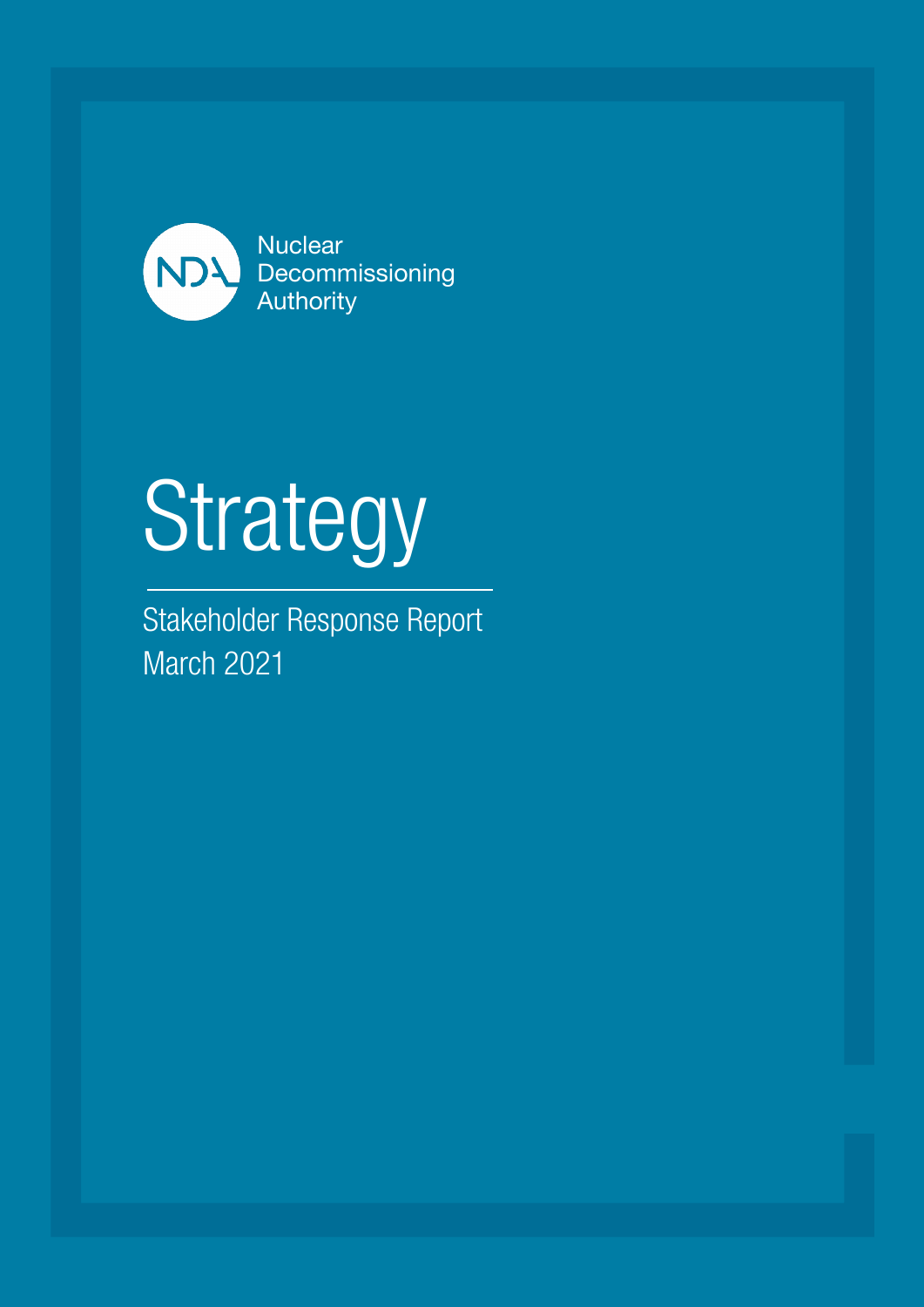## NDA Stakeholder Response Report

## **Executive Summary**

This document provides a summary of the feedback received to the public consultation published in August 2020, of the Nuclear Decommissioning Authority (NDA) Strategy; and the NDA responses to them.

In April 2016 the NDA published its previous Strategy setting out the strategic direction and long-term objectives for the NDA.

The Energy Act (2004) requires that the Strategy is reviewed, updated and consulted on every five years. The most recent review process commenced in June 2019 and a draft was published in August 2020 for public consultation.

Having considered the consultation feedback to the draft Strategy, the NDA has concluded that the overall direction of travel for the Strategy is correct. The Strategy has been reviewed and updated in response to the feedback provided during the public consultation. The Strategy was submitted to the Secretary of State for the Department for Business, Energy and Industrial Strategy (BEIS) and Scottish Government Minister and has been approved for publication.

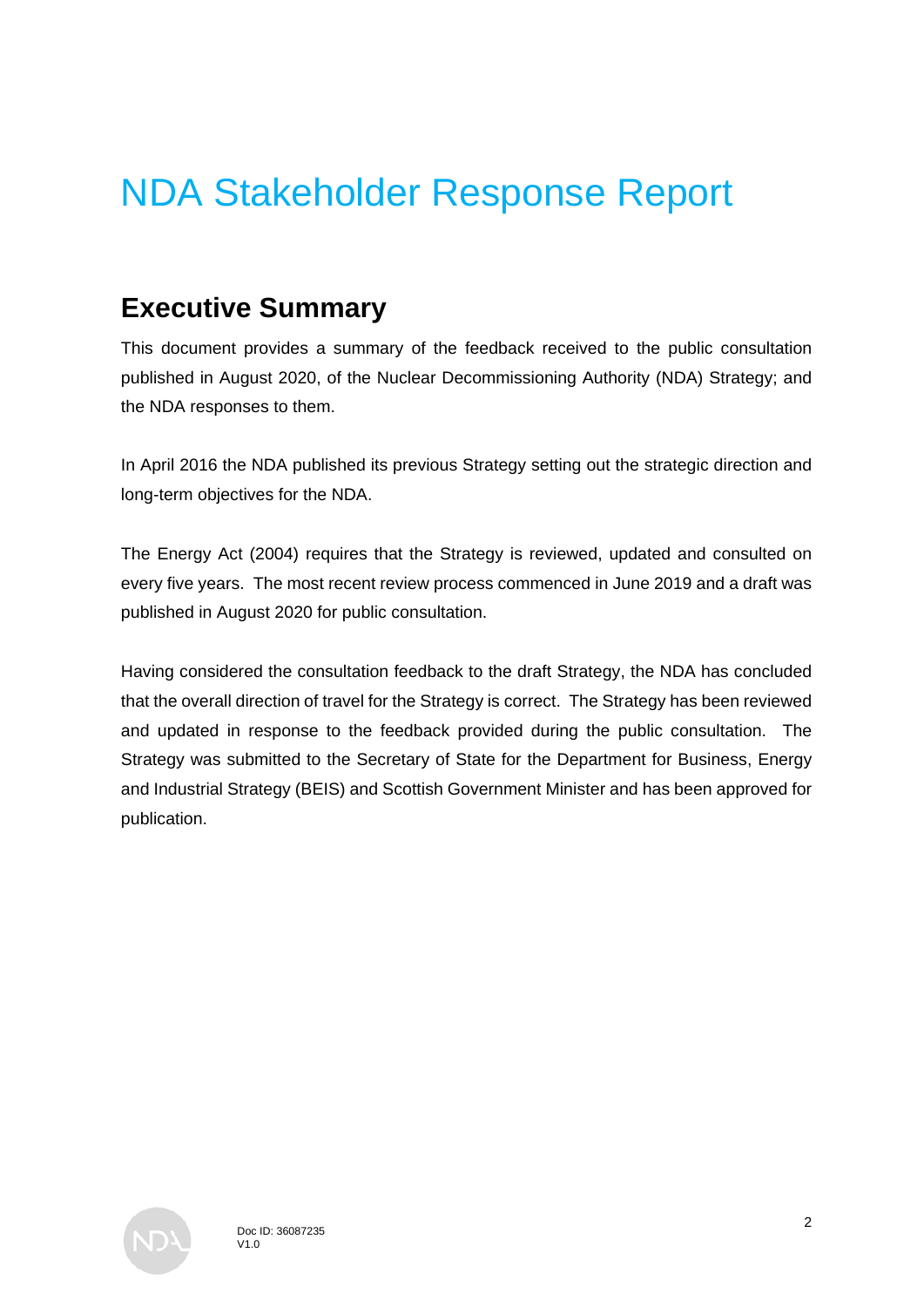## **Contents**

| 1              |     |  |  |  |
|----------------|-----|--|--|--|
| $\overline{2}$ |     |  |  |  |
| 3 <sup>1</sup> |     |  |  |  |
|                | 3.1 |  |  |  |
|                | 3.2 |  |  |  |
|                | 3.3 |  |  |  |
|                | 3.4 |  |  |  |
|                | 3.5 |  |  |  |
| $\overline{4}$ |     |  |  |  |
| 5              |     |  |  |  |
|                |     |  |  |  |

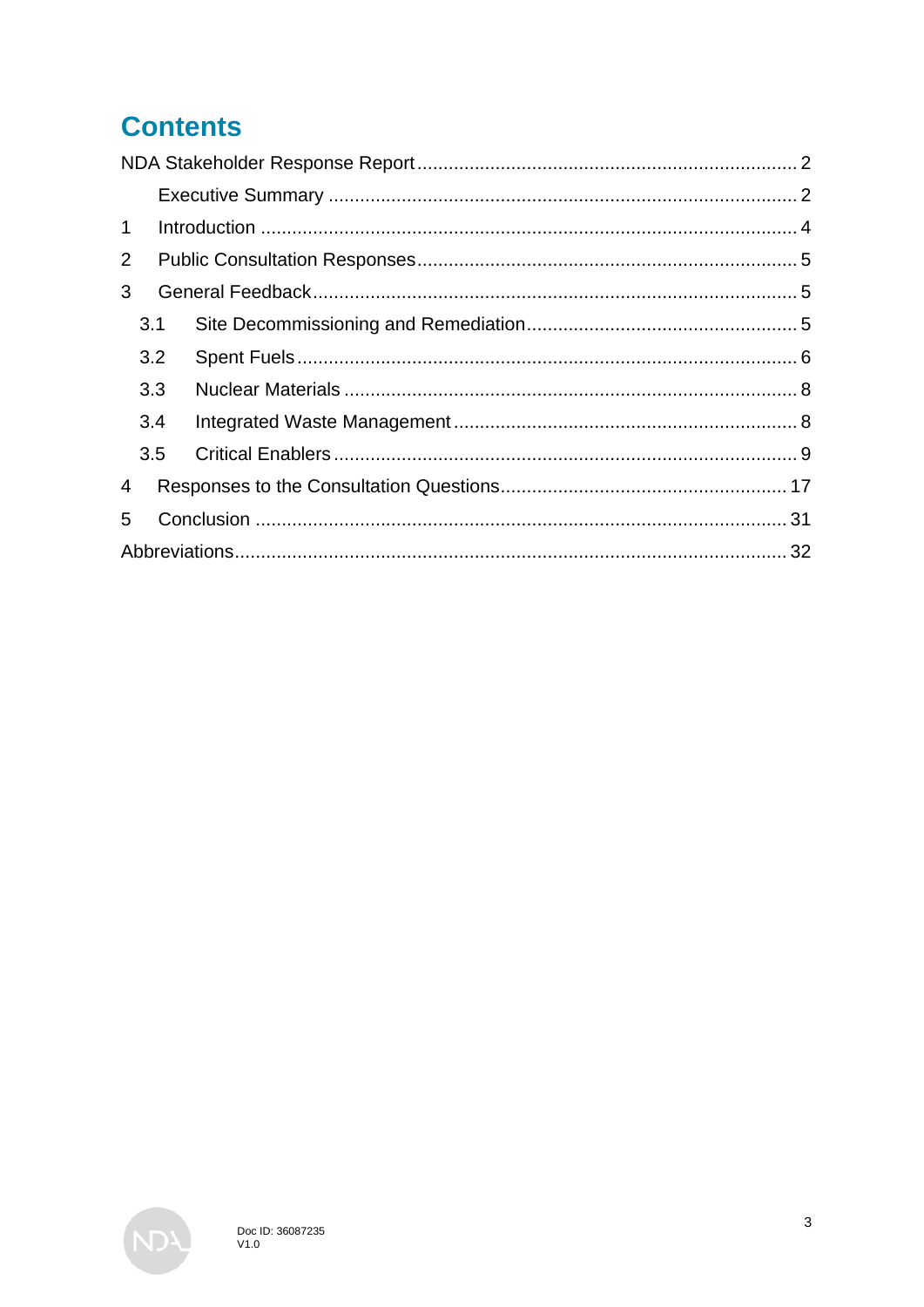## 1 Introduction

We published our draft Strategy and its associated Integrated Impact Assessment between  $17<sup>th</sup>$  August and  $8<sup>th</sup>$  November 2020 for public consultation. The draft Strategy was compiled to comply with Part 1, Chapter 1, paragraph 12 of the Energy Act (2004). Our Strategy is presented as strategic themes and topics, which provides clarity and a consistent basis for communicating with our stakeholders. The draft Strategy included a number of questions identifying specific areas for some strategic topics where we were looking for input. Prior to and during the consultation, we undertook a period of engagement where we gave a number of presentations, both face-to-face and virtually, to interested stakeholders and statutory consultees. These included Site Stakeholder Groups, Trade Unions, local authority representatives from England, Wales and Scotland, and our subsidiaries and Site Licence Companies (SLCs).

For the public consultation we received 77 sets of feedback on both documents from a wide range of stakeholders, including individuals, public bodies and private organisations. The feedback received in relation to the Integrated Impact Assessment is discussed in the Post Adoption Statement published alongside Strategy (2021). Of the 71 responses received for the consultation on the draft Strategy, the majority answered the consultation questions, whilst also providing a general response. These answers and responses were considered in developing the Strategy submitted for approval.

This document considers the stakeholder representations made during the public consultation and aims to summarise the respondents' general responses against each of the five strategic themes and the individual Critical Enabler topic strategies, and the responses to the consultation questions. In responding to the consultation feedback, we have only considered strategic issues relevant to the NDA. Where feedback provided is relevant to the tactical delivery of our Strategy on our sites we will make this known to the relevant SLC, and where the feedback is associated with policy, it will be forwarded to BEIS and Scottish Government, respectively.

In reporting the general response to the strategic themes, the following terms were used:

- 'majority' indicates the clear view of more than 50% of those who provided a response to that theme;
- 'minority' indicates less than 50%.

The following terms have been used in summarising the responses to consultation questions and additional points raised for the strategic themes and topics in the responses:

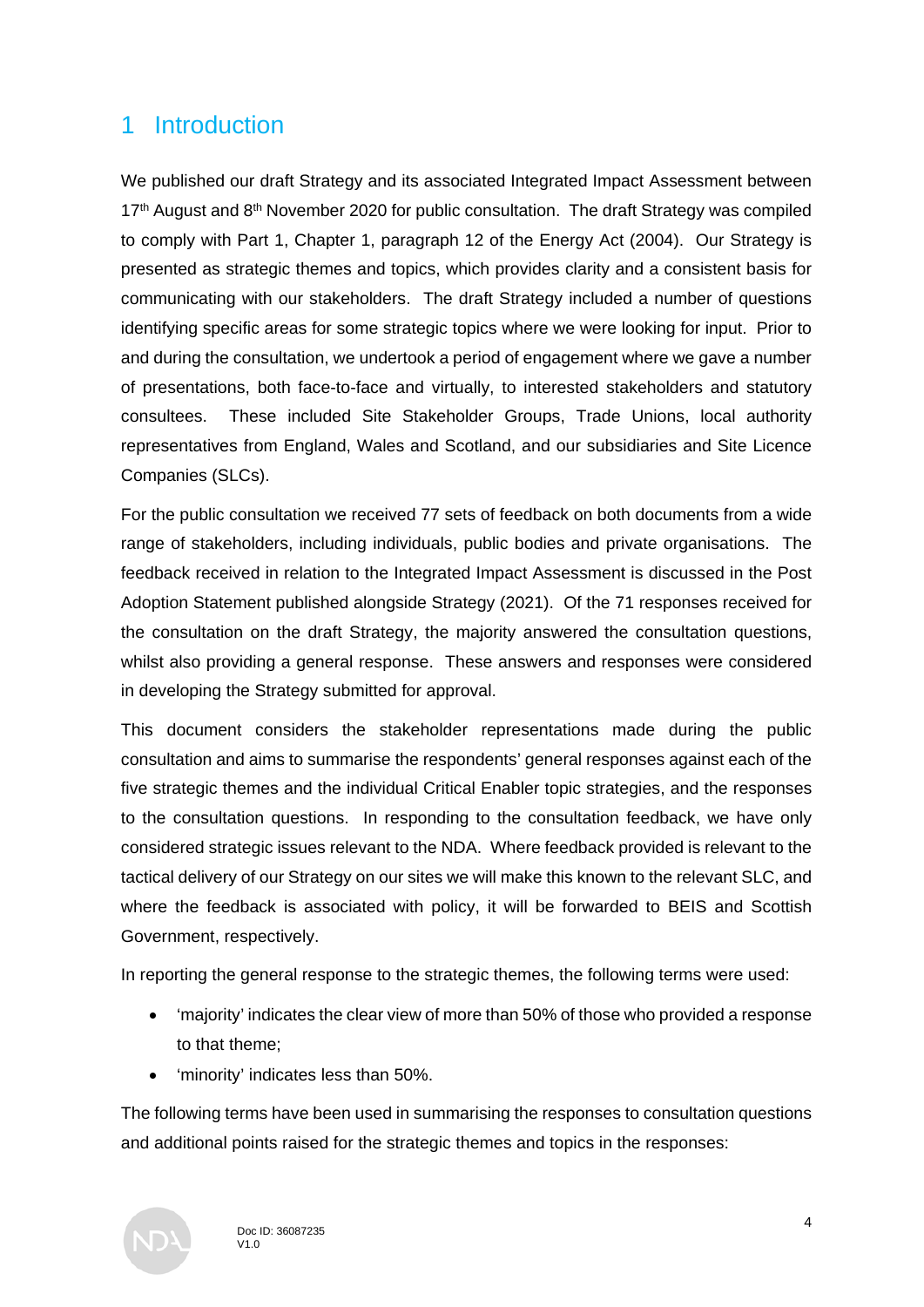- 'many' respondents indicate more than 70% of those addressing a particular theme or topic;
- 'a few' respondents means fewer than 30%; and
- 'some' respondents refers to the range between 30% and 70%.

## 2 Public Consultation Responses

For each of the 25 individual topic strategies the NDA has a nominated person to act as the Strategic Authority for that subject. The relevant Strategic Authority considered all the responses received against their strategic area of expertise and assessed the likely impact on our Strategy.

General and overview responses and theme and topic specific responses received during the public consultation are considered in the General Feedback section of this document and the responses to the consultation questions are considered in Responses to Consultation Questions in section 4. Where comments have been considered too detailed to be included in the high-level Strategy, they will be considered as part of the development of the underpinning strategy and delivery documents.

## 3 General Feedback

The majority of respondents who provided general feedback were broadly supportive of our strategic themes and considered the approach to strategy development to be appropriate. As such, any changes made to the final Strategy document have mainly involved providing additional detail or language clarification to help understanding and inform our stakeholders.

## **3.1 Site Decommissioning and Remediation**

The majority of respondents expressed broad support for all the topic strategies within the Site Decommissioning and Remediation (SD&R) theme, and for the principles of optimisation and proportionality.

All of the strategic statements were supported by the majority of respondents, especially when qualified by the need for stakeholder engagement and a case-specific assessment of the benefits and detriments of each strategy as it plays out on the ground.

Many responses were flavoured with a desire to look beyond the commercial benefits of decommissioning and remediation to consider impacts on other factors such as society and the supply chain.

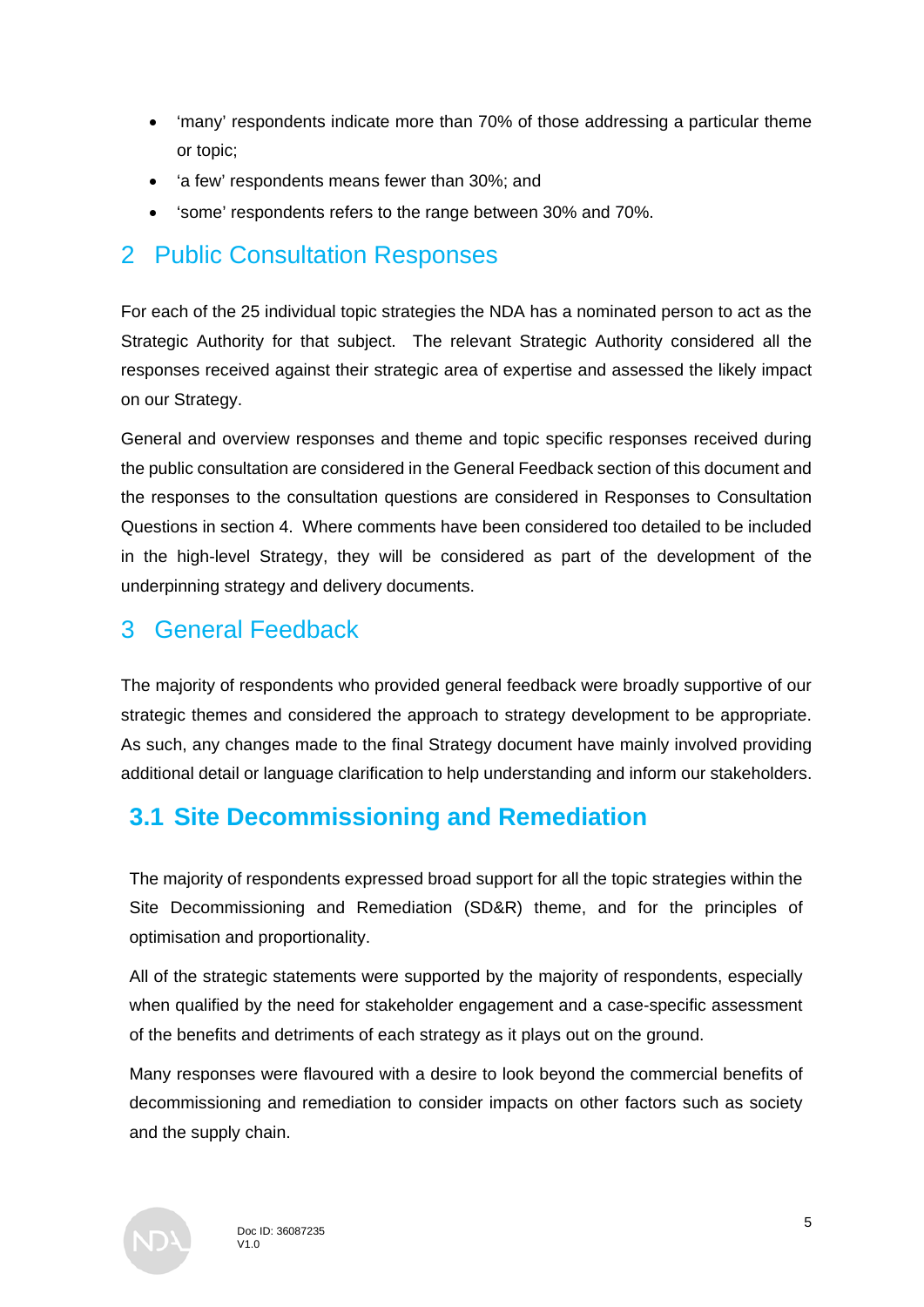The majority of respondents also expressed support for the change in Magnox reactor decommissioning strategy with the request from some to determine site-specific strategies.

## **NDA Response**

We welcome the feedback received on the theme and we aim to undertake further engagement with stakeholders on some of the suggestions and points raised.

We have made a number of small amendments to the SD&R theme in response to the feedback received. We have:

- strengthened the links between the SD&R and the Integrated Waste Management (IWM) themes
- considered the definition of remediation and have articulated it differently within the document in order to avoid implying that it always involves physical action
- checked the narrative for the appropriate use of the term 'waste' in relation to uncontaminated demolition arisings
- removed reference to the term 'next planned use' in the introductory section and have replaced this with beneficial reuse
- ensured the concept of end state components (and potential for partial release) is captured
- reduced use of phrase 'care and maintenance'.

## **3.2 Spent Fuels**

The majority of respondents supported our approach to spent fuel management which would see Magnox fuel reprocessing finished and all remaining spent fuels put into safe and secure interim storing pending a decision to classify them as waste for disposal. On the whole, there was good support for the strategy of consolidation of spent fuels at Sellafield from other UK sites and emphasis we placed on the importance of safe and secure interim storage for the period until a Geological Disposal Facility (GDF) is available.

Some respondents expressed frustration about the lack of decision on whether to declare our spent fuel inventories as waste or an asset. Some concerns were also raised about the schedule of a GDF and safe management of our fuels until a GDF becomes available.

A minority challenged the justification for continuation of Magnox reprocessing in line with the Magnox Operating Programme (MOP) because of the environmental impacts of

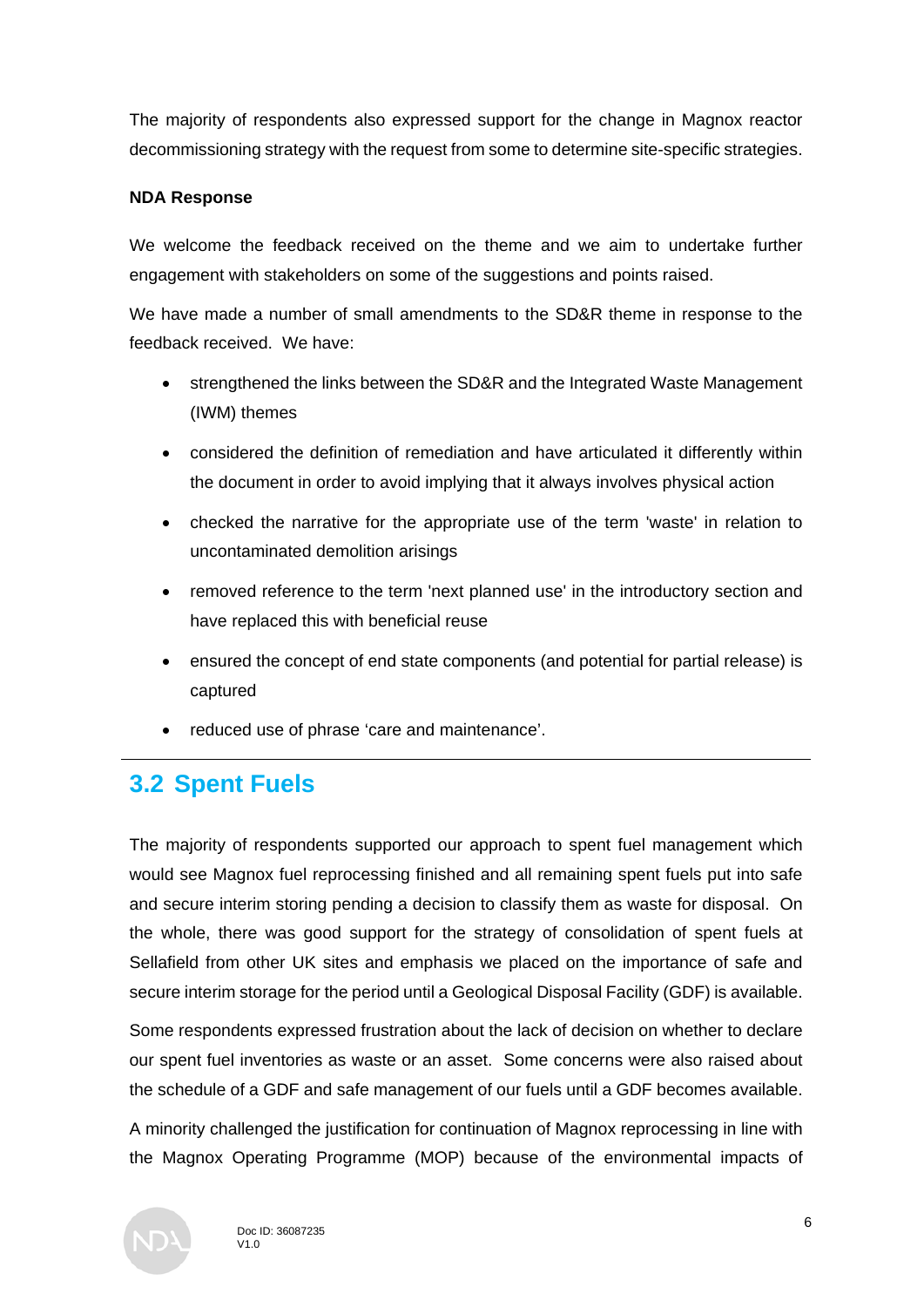reprocessing and supported placing all fuels currently destined for reprocessing in interim storage. On the other hand, some respondents felt that spent fuel should not be classified as waste and should be managed as an asset.

Some respondents raised views about links between the UK nuclear new build programme, management of fuels at Sellafield and the GDF programme, and saw this as a possible income opportunity for the NDA.

## **NDA Response**

We welcome the range of views regarding the management options of our spent fuels, reprocessing operations for spent Magnox and whether spent fuel should be reprocessed or disposed of in a GDF.

The options for management of spent Magnox fuel have been considered, and reprocessing reduces the long-term risk of managing this fuel and remains the safest and the most environmentally responsible way of managing the remaining Magnox fuel inventory. Reprocessing the remaining amount of spent Magnox fuel is in line with the UK strategy for radioactive discharges and with the Oslo and Paris Conventions (OSPAR). It is also considered Best Available Technique (BAT) and As Low As Reasonably Practicable (ALARP) by the UK regulators. However, finishing Magnox reprocessing is a complex issue. A decision when to stop reprocessing will need to take into account the amount of fuel that is left, our confidence in the alternative option of dry storage, the cost of continuing reprocessing, production of separated plutonium, and the condition and availability of the reprocessing plant. As recognised in Draft Strategy, we consider ensuring the availability of a contingency option essential, and we are working with Sellafield to develop a dry storage option for spent Magnox fuel.

We will continue to undertake research to support the development of spent fuel management options. By having options available we will ensure the continued safe, secure and cost-effective management of remaining fuels.

In line with the UK government 2014 White Paper on geological disposal (Implementing Geological Disposal) our spent fuel strategies assume that, if it was to be classified as a waste, spent fuel can be disposed of in a GDF. We have clarified that our plans for interim storage of our spent fuels do not foreclose options in case a future management route is identified that could bring the same benefits in terms of safety and security while being more cost effective.

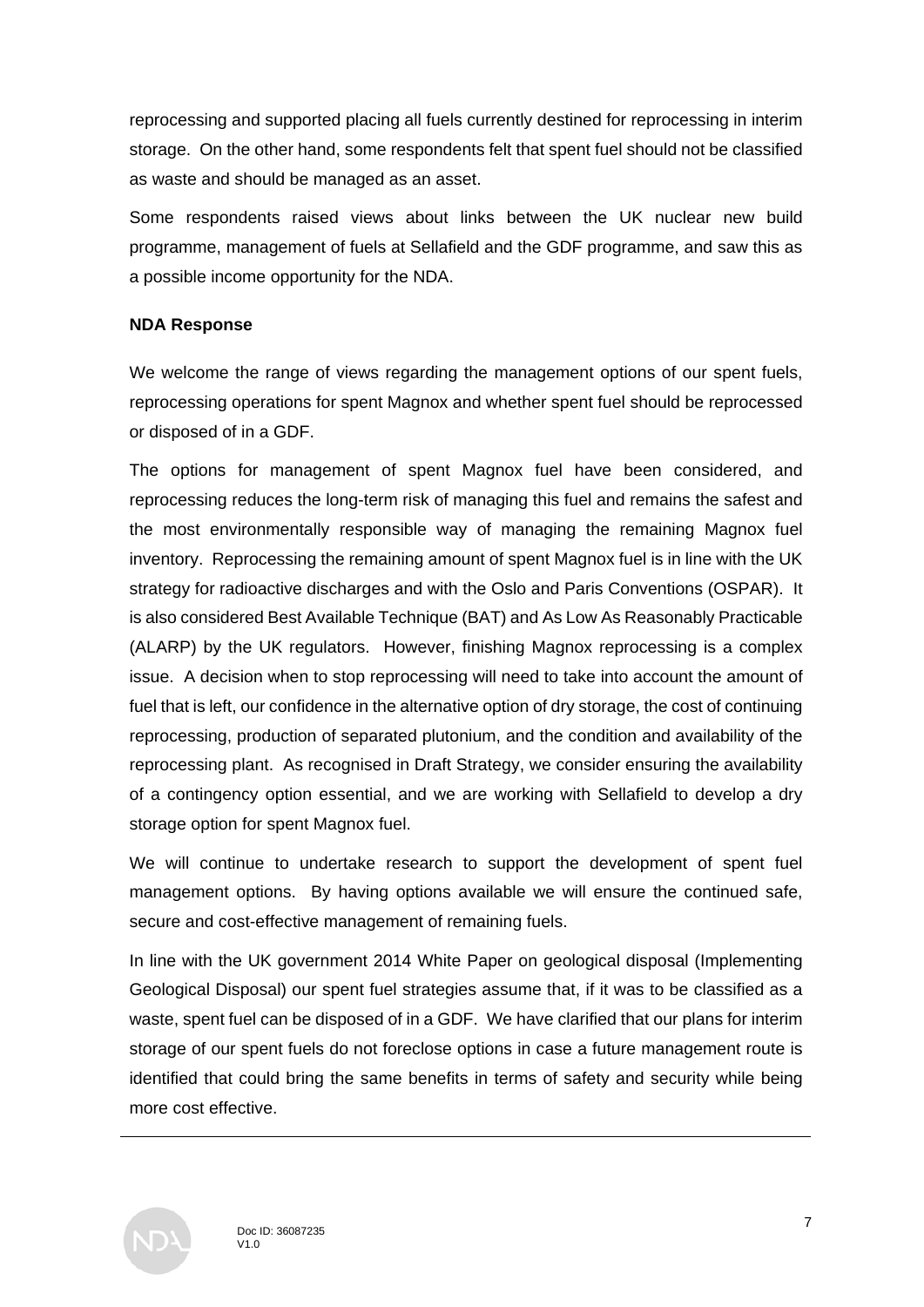As stated in the Strategy document, with the agreement of the UK government we, together with our subsidiaries, will, if requested, continue to supply advice and information to third parties involved in the UK's nuclear new build programme and developers of new reactor technologies.

## **3.3 Nuclear Materials**

A key issue for the NDA is the management of the UK's plutonium inventory, both ensuring its ongoing safety and security during storage and working with UK government to find a long-term solution. Some respondents supported both the increased investment in ensuring safe storage for the future and also recommended that a reuse approach is adopted in the longer term where civil plutonium is turned into Mixed Oxide Fuel (MOX) and irradiated. Some respondents presented opposing views highlighting the costs and associated risks of safe storage and recommended an immobilisation approach is adopted to manage the civil plutonium inventory or the material be declared as a waste.

Only three responses were received in relation to the safe and secure storage of our uranium. The majority of respondents expressed support for the focus on safe and secure storage including the conditioning of materials to achieve this e.g. Uranium Hexafluoride Tails (HEX) cylinders. Some respondents suggested the development of interim performance measures. Some suggested that the possibility of reuse of uranium should be abandoned and that it should be declared as waste.

## **NDA Response**

We welcome the range of views received regarding safe and secure storage of our nuclear materials.

We are aware of the varying perspectives of different stakeholders in relation to the management of the UK's plutonium inventory. Currently, we consider that the most technically credible disposition option is reuse of plutonium as MOX fuel, but this requires access to reactors. Recognising the relative immaturity of the immobilisation options we are focussing our research and development efforts in this direction to allow balanced decisions to be taken by UK government in due course.

In relation to the safe and secure storage of our uranium, interim performance measures will be developed once we have a deliverable programme in place.

## **3.4 Integrated Waste Management**

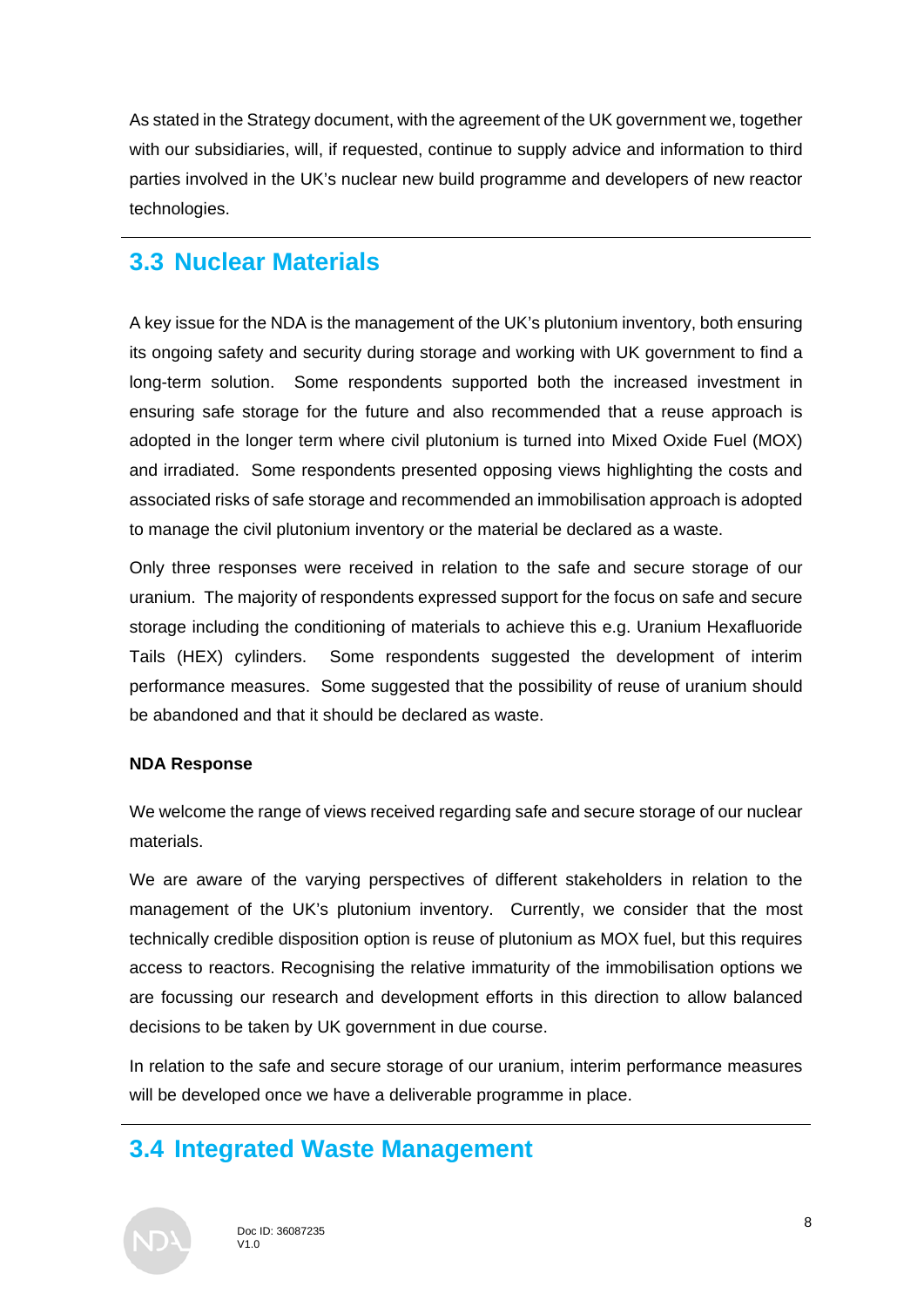The majority of the feedback received focussed on the Radioactive Waste topic strategy.

The majority of respondents expressed broad support for the risk-informed approach, the Integrated Waste Management (IWM) principles, investment in technology development and the creation of an NDA IWM Programme.

Some respondents would like more details on the definition of 'risk-informed' and more information on near-surface disposal in relation to public acceptability and community consent where both of the areas are being addressed to a large extent via the forthcoming government policy consultation on 'A review of UK policy for radioactive substances and nuclear decommissioning'.

Only a few responses received were in relation to the Liquid and Gaseous Discharges topic strategy, but the majority that were received supported the adoption of the UK Liquid and Gaseous Discharges Strategy as the right approach for the NDA.

Similarly, there were few responses on the Non-Radioactive Waste topic strategy. The majority of responses supported our strategic approach. Some responses questioned the strength of our stated position on non-radioactive waste topic strategy; however, they were very supportive of the NDA committing to further work in the area of non-radioactive waste management.

## **NDA Response**

The NDA welcomes respondents' feedback on the IWM theme, and we consider them to generally align with our proposed approach and consequently no significant changes to the theme are necessary.

It should be noted that this mainly positive response may be due to the extensive consultation undertook as part of the development of our Radioactive Waste Strategy that was published in September 2019.

In line with the comments received, minor amendments have been made in each of the topic strategies and lifecycle stages for points of clarification.

## **3.5 Critical Enablers**

## **Health, Safety, Sustainability, Environment and Wellbeing**

Very few general responses were received on the Health, Safety, Sustainability, Environment and Wellbeing (HSSEW) topic strategy with most respondents choosing to

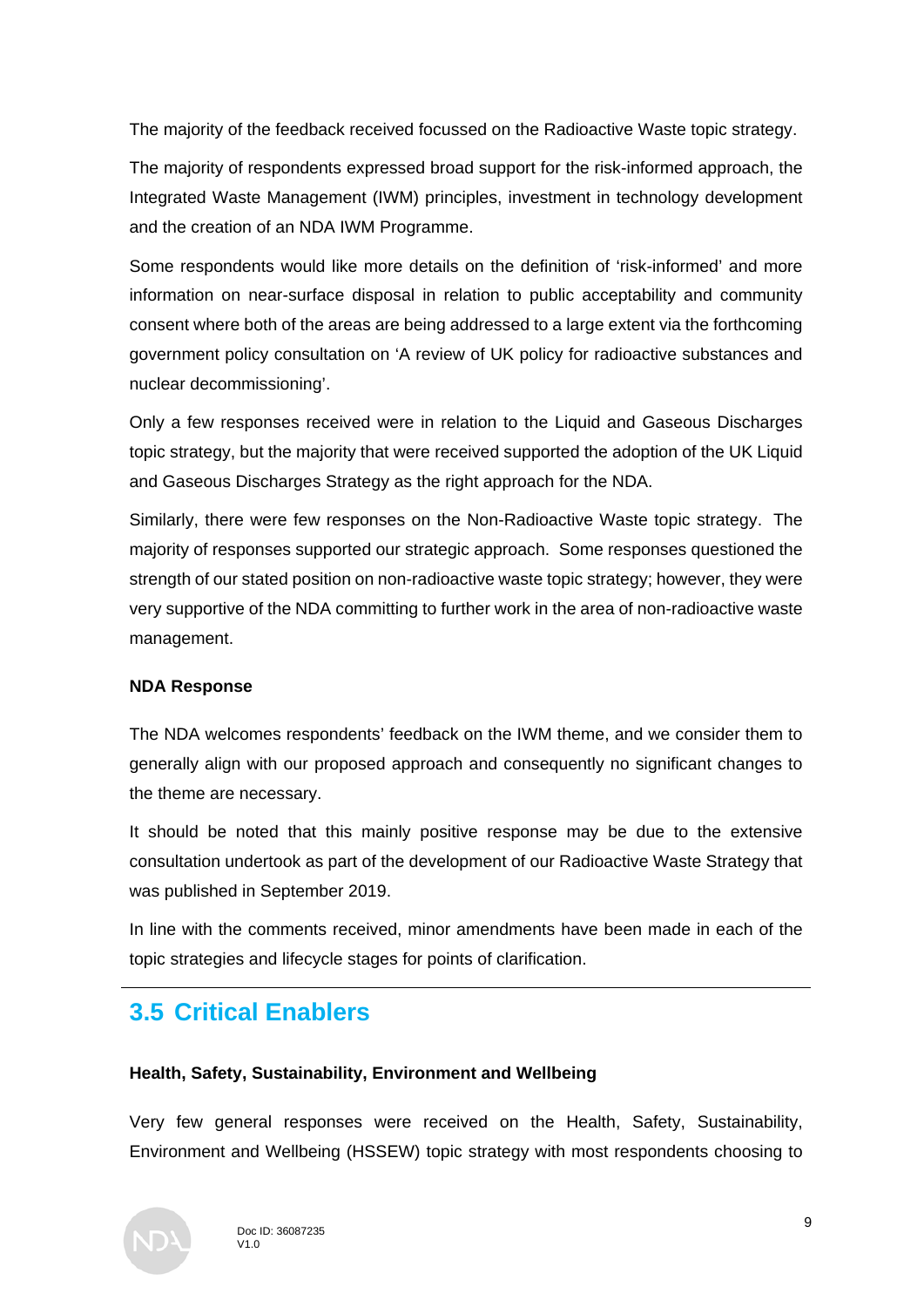answer the consultation question. Of those received, the majority focussed their responses on sustainability and carbon reduction aspects with it being suggested that this should be a standalone topic strategy. The importance of mental health and welling were acknowledged by the majority. Stakeholders requested more information on the environmental strand to be included within the topic strategy.

#### **NDA Response**

We welcome the positive feedback received on the HSSEW topic strategy. In response to the feedback received we have removed the sustainability strand from the HSSEW strategy and created a standalone Critical Enabler topic strategy.

We welcome the recognition of the importance of wellbeing amongst stakeholders and cohere with this feedback.

We have updated the resulting Health, Safety, Environment and Wellbeing (HSEW) topic strategy to incorporate aspects of the developing environmental strategy and will be developing a detailed plan for its delivery.

#### **Security and Resilience**

General responses were mixed with the responses to the consultation question for the Security and Resilience (SAR) topic strategy. Of those received, the majority expressed support for the strategy and for the delivery of proportionate risk-based SAR solutions across the NDA group in order to reflect a site's requirements. This was not universal with one respondent being unconvinced that flexibility and pragmatism should be at the heart of the SAR strategy and requested further clarification on this matter. Benchmarking and alignment against other government departments to ensure consistent approaches was also suggested by the minority as well as the use of a single operating system across the estate.

#### **NDA Response**

The NDA welcomes the largely positive feedback received and acknowledges the majority of respondents' views that the NDA should take more of a strategically leading role. Under existing legislation and regulation our SLCs and other duty-holders are individually accountable for their own security and resilience arrangements. Within these legal frameworks and benchmarked against other government policy requirements, the NDA will continue to work across the group (under the One NDA way of working) to simplify and standardise arrangements wherever possible to optimise the use of taxpayer's money.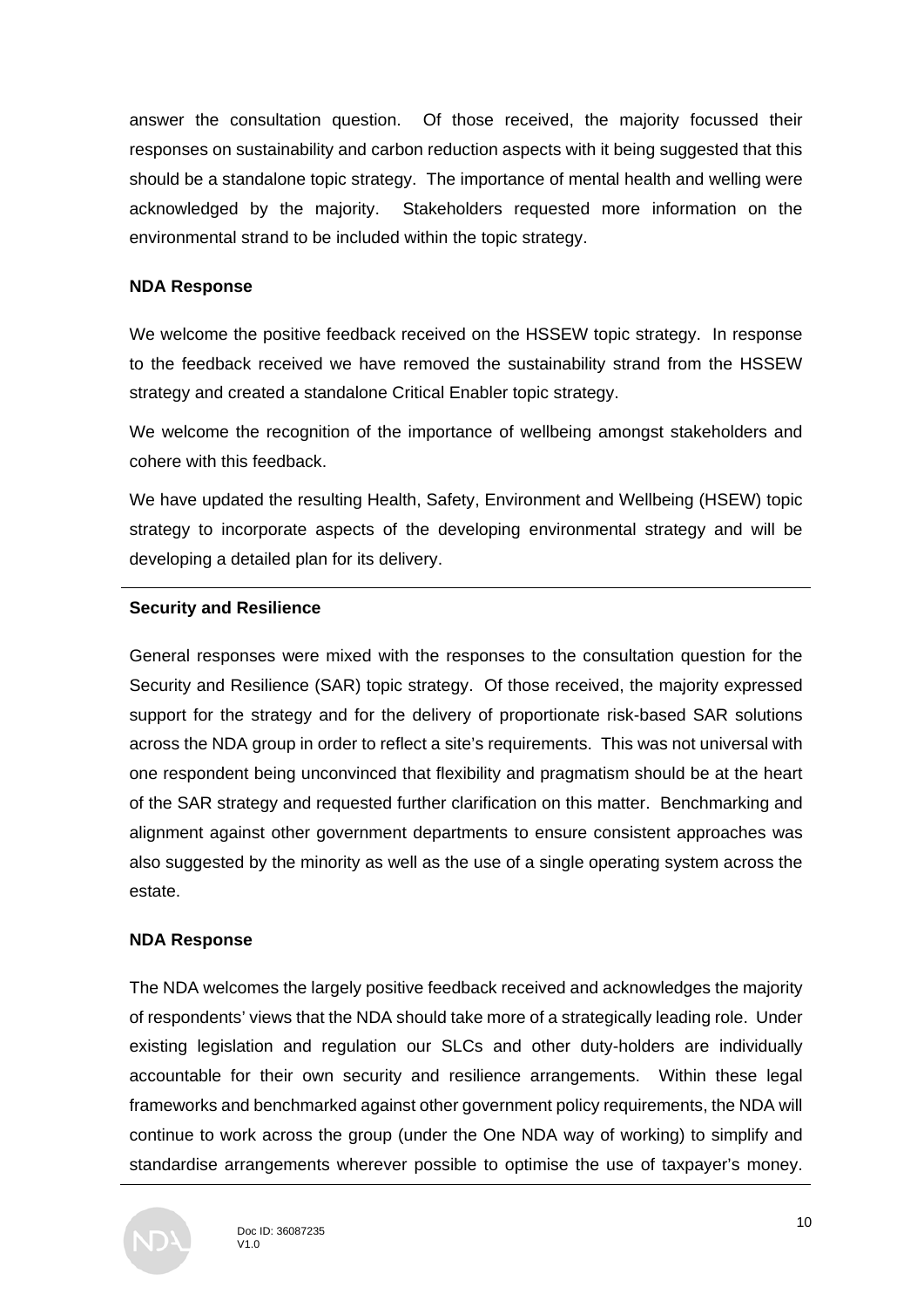Projects are underway to seek solutions to allow cross system compatibility and integration. A longer-term goal is to move to a single system at the next point of system obsolescence/replacement/upgrade anticipated no later than 10-15 years.

#### **Cyber Security**

Very few general responses were received for the Cyber Security topic strategy with most respondents choosing to answer the consultation question. Of those received, the majority expressed broad support for the strategy. Some respondents encouraged the NDA to benchmark itself against others to ensure the group businesses all aspire to a 'gold standard' whilst adopting an integrated security approach and continuous learning. A few respondents suggested that the NDA group should adopt and work to standardised processes and procedures.

#### **NDA Response**

The NDA is very grateful for the feedback received. We recognise the importance of benchmarking ourselves against others within the Civil Nuclear Sector and Critical National Infrastructure more widely and are grateful for the comments that encourage the NDA to adopt the highest standards for this important topic.

## **Research, Development and Innovation (RD&I)**

The majority of feedback received was positive and supportive of the Research, Development and Innovation (RD&I) topic strategy being proposed and the more ambitious strategic objective described. Many responses recognised, and agreed with, the proposal to expand the scope of Research and Development (R&D) beyond traditional Science Technology Engineering and Maths (STEM) subjects as part of a balanced portfolio. This was felt to be particularly relevant to ongoing discussions relating to GDF-siting options and wider site decommissioning plans.

A few respondents indicated that the NDA should do more to ensure RD&I facilitates regional social and economic development. In connection with this, a few respondents urged the NDA to explore and adopt less traditional, more novel, commercial arrangements.

The majority of responses felt the increased prominence and role of innovation in delivering the NDA mission was a positive attribute for which they were supportive and encouraging. A few respondents suggested that innovation forms just a part of a whole RD&I pipeline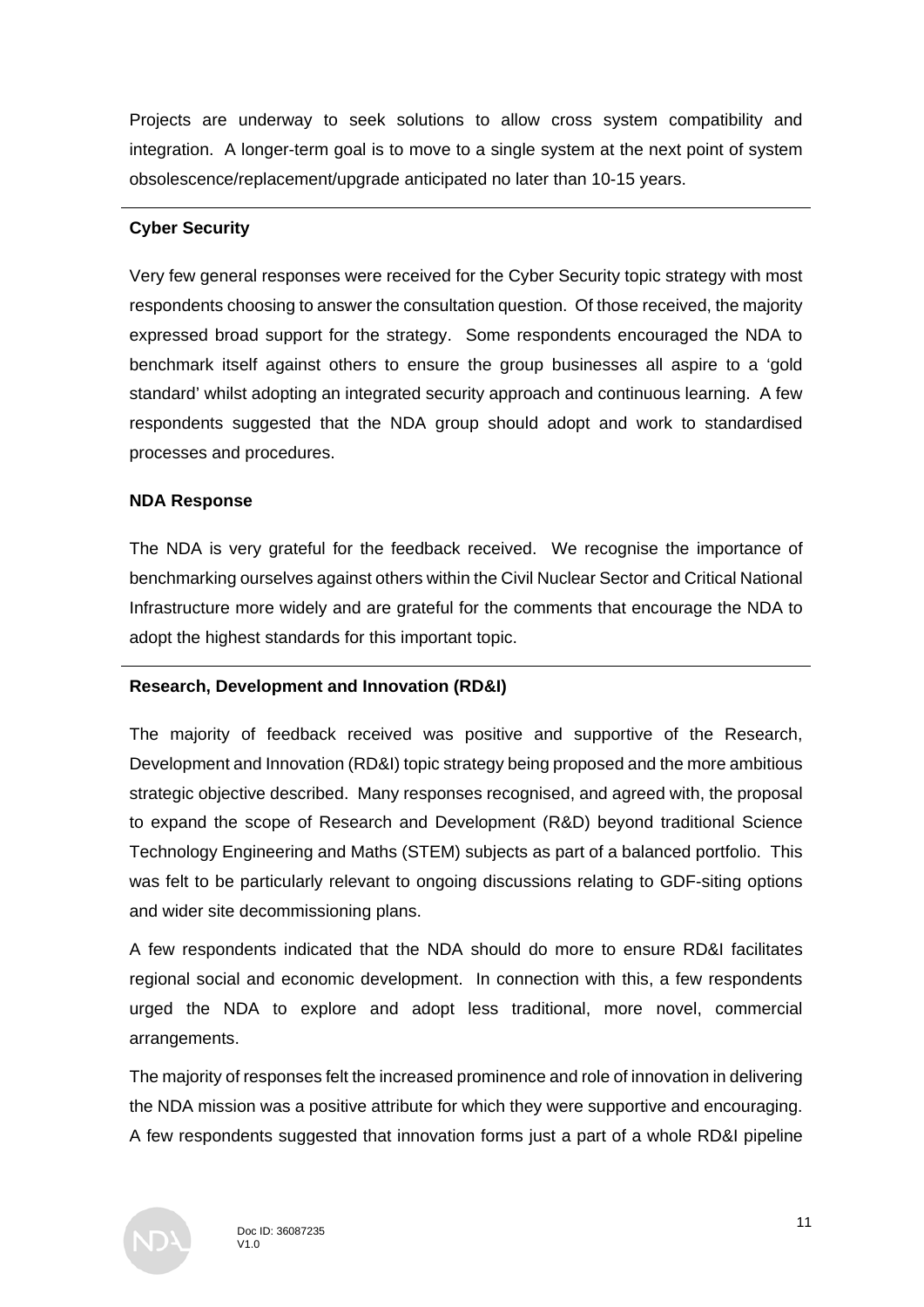and needs to be applied appropriately, support factors such as safety, cost and timeliness and not at the cost of proven technologies.

Overall, many of the respondents viewed innovation as a key enabler to accelerated mission delivery. The ongoing need for culture change was also widely recognised and the support for collaborative programmes described in the case studies was overwhelmingly welcome.

#### **NDA Response**

The NDA welcomes, and is grateful for, the engagement provided by the respondents. On the RD&I topic strategy, and the two consultation questions presented, the level of feedback was significant, informative and useful.

The majority of responses collated were supportive of the RD&I strategy and the vision for the future presented. We are pleased that the inclusion of additional non-STEM R&D was well received. We take on-board the comments about RD&I needing to be clearly focussed on delivery of the mission. We will strive to continue to maintain a balanced portfolio of work across the NDA group to manage risks and develop opportunities. We will continue to make use of independent Research Boards, technical communities, regulators, crosssector collaborations plus the supply chain to offer advice, guidance and expertise in order to shape the approaches (commercial and technical) we adopt and the plans we make.

Going forwards, the NDA believes the group-wide culture within our businesses needs to evolve. Accordingly, we welcome the positive feedback received on the case studies and the activities supporting culture change already underway, and those planned for the future. The need for innovation to be focussed and clear is recognised by the NDA and was a consistent topic of feedback. The NDA is committed to the intelligent application of technology and innovation - plus the R&D being undertaken to support the mission - and will continue to work collaboratively with others to deliver additional benefit in terms of safety, cost, and time in ways that protect people and the environment.

#### **People**

The majority of the feedback received was broadly supportive of the People topic strategy and reinforced the intent and content of the strategy.

Some respondents identified the inter-dependency of the People topic strategy with both the socio-economics and supply chain strategies.

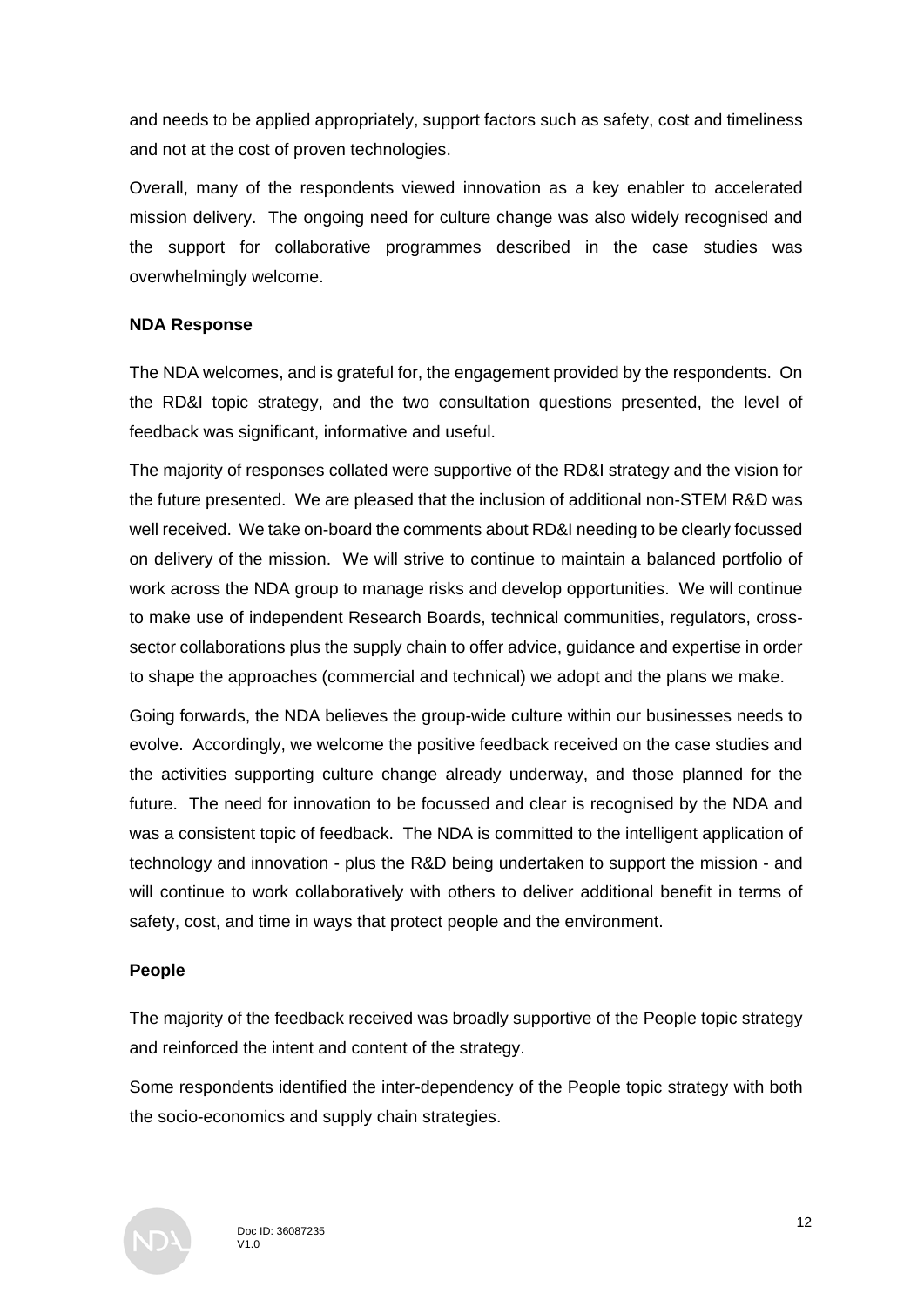Some of the responses supported and reinforced the continued focus on diversity and inclusion, early careers, development of our people and our continued collaboration with our trade unions and wider stakeholders.

Some of the feedback received refers to the implementation of the People topic strategy when we will develop the programmes of activity relating to the people section.

## **NDA Response**

The NDA welcomes the feedback received on the People topic strategy. This reinforces our intent to develop the programmes of activity collaboratively across the NDA group and with our wider stakeholders. We are very conscious of the links highlighted to both the socio-economic and supply chain strategies and although these don't require any material changes to the content of the topic strategy, they will influence and help shape the way we work in the future.

For responses relating to implementation of the strategy, we will ensure they help us shape our plans and inform the programme of activities.

We have referred to the NDA group Leadership Standard in the People topic strategy and have now included a graphic of the standard within the document.

## **Asset Management**

Few general consultation responses were received for the Asset Management topic strategy. The majority of those received supported the approach to the strategy and its ongoing development. The majority also particularly supported adoption of ISO 55000 asset management standard suite.

A few respondents commented on support that was being provided by the supply chain in implementing asset management.

One comment suggested the aspiration to be and to enable transitioning towards our ambition of becoming "…world leaders in nuclear decommissioning…." should be part of the overall strategy.

## **NDA Response**

The NDA welcomes the generally positive feedback received about our approach to asset management. We appreciate the support being provided by the supply chain and look forward to continuing as an essential part of bringing good practice to our group.

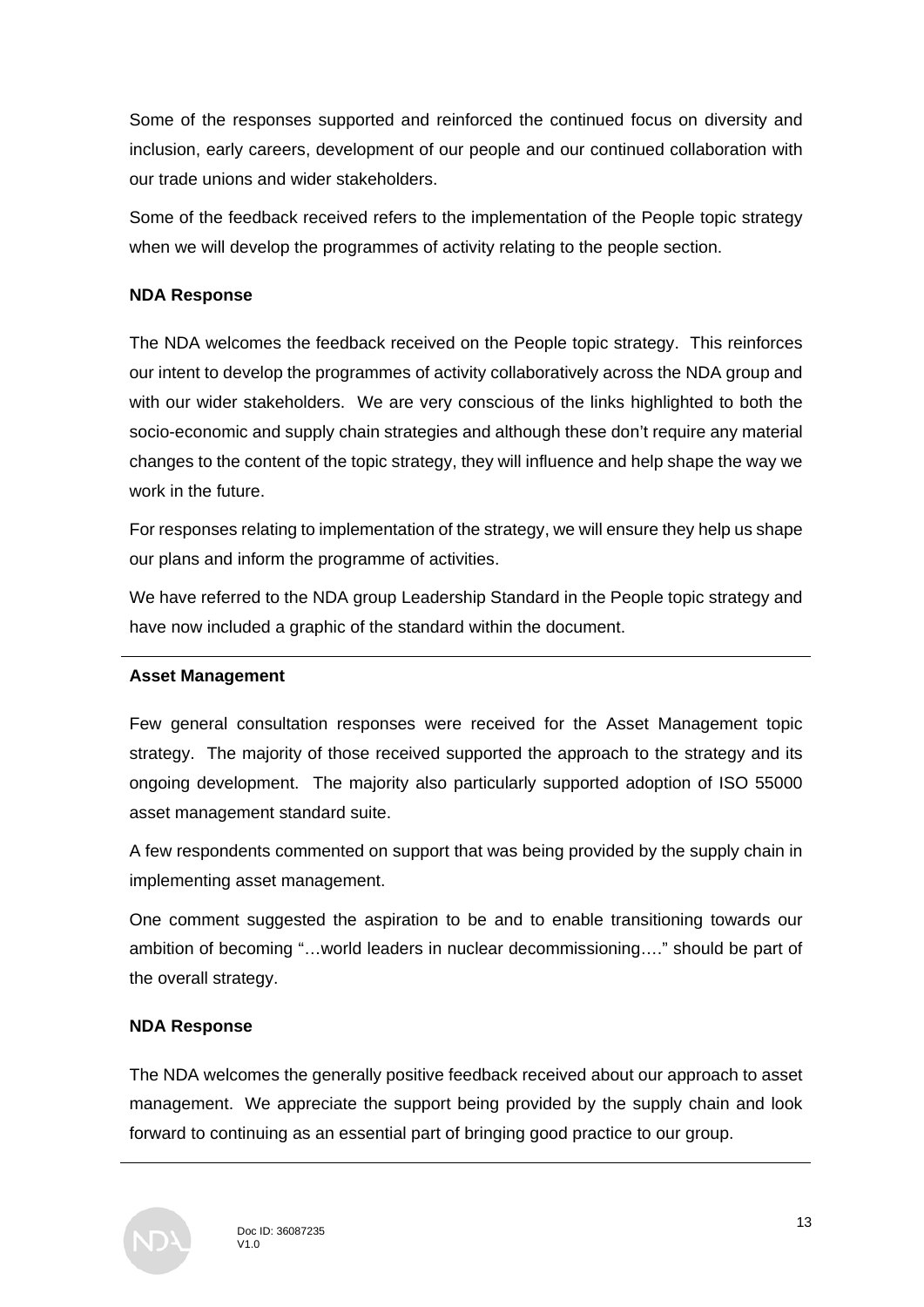In responding to the comment on being world leaders we have explained in our response that adoption of ISO55000 is specific to the Asset Management Strategy reinforcing the international stature of the guidance provided therein.

## **Supply Chain**

The responses received for the supply chain were mainly in relation consultation question with three main themes emerging including sustainability, Small and Medium Enterprises (SMEs) and local supply chain. More information is provided in the consultation question response.

## **NDA Response**

We are grateful for all the feedback received and endeavour to focus on these areas through engagement with the supply chain.

## **Information Governance**

The majority of respondents agreed that information governance is important for the NDA mission, with many respondents identifying the requirement to have accurate records and effective knowledge management practices in place as a priority and for the very long term.

## **NDA Response**

The NDA welcomes the positive feedback received about the Information Governance topic strategy. We acknowledge that the primary focus of the strategy remains as ensuring that current knowhow is passed on effectively to others within the industry and that any information required for delivery of the mission will be manged appropriately in accordance with legislation and to meet the needs of all stakeholders.

## **Socio-Economics**

Many of the responses provided specifically on the Socio-Economic topic strategy and approach aligned with the NDA's strategy of utilising funding to deliver transformational projects aligned to local priorities then a series of smaller interventions.

Some of the responses stressed the need for continued dialogue and engagement on the development of the strategy especially in light of the increased social and economic challenges created by the COVID-19 pandemic in communities.

## **NDA Response**

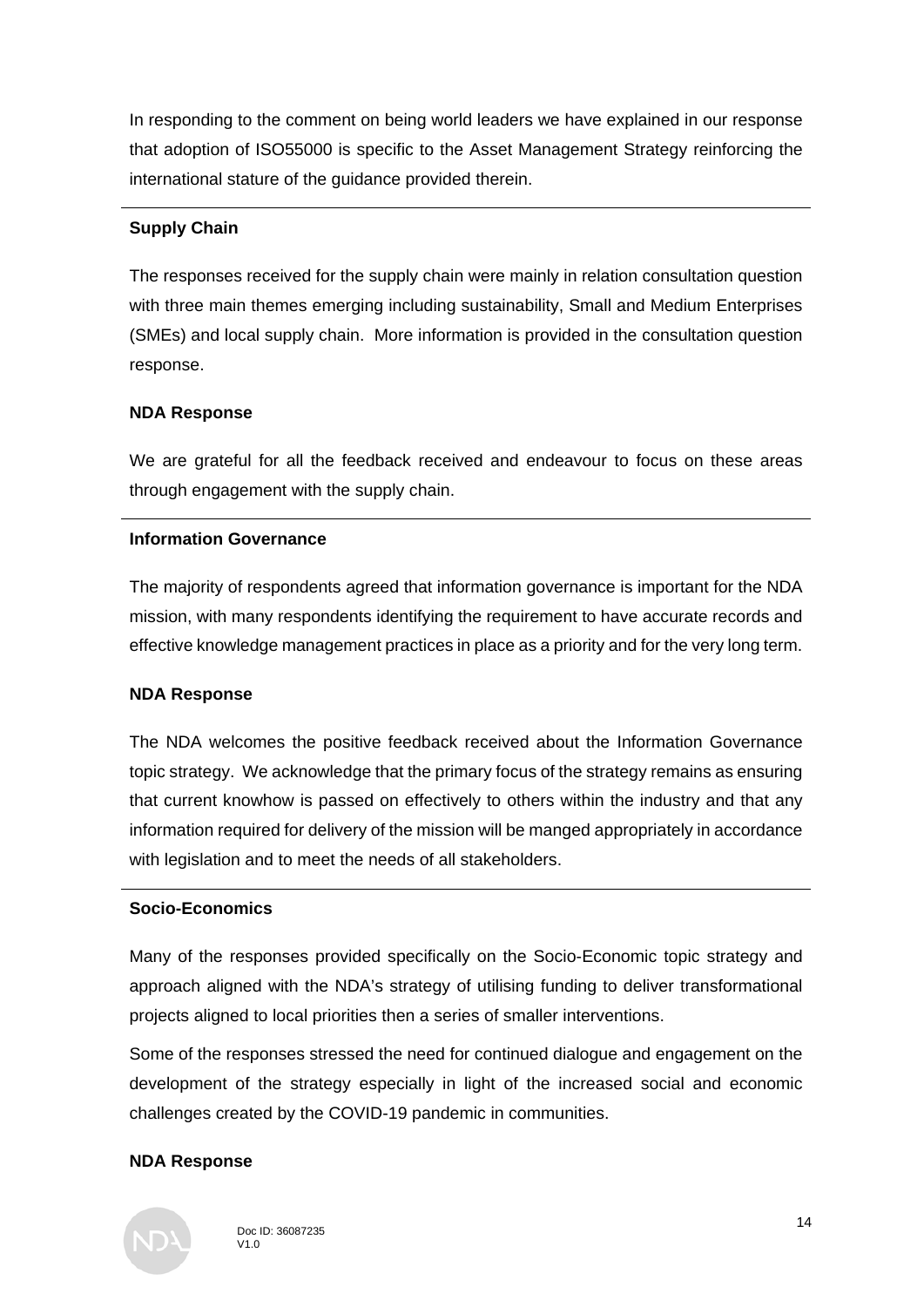The NDA greatly values all of the feedback received on the Socio-Economics topic strategy.

We are conscious that the social and economic challenges presented by the COVID-19 pandemic gives an even sharper focus to our work on socio-economics and based on the feedback received we will continue to be flexible and adaptive to meet the needs of our local communities and the fast changing circumstances; but broadly will continue to support locally led initiatives and transformational projects, where we can work in partnership with others to increase the impact of our funding, that align with the strategic objectives of the local area.

The continued engagement and support of our local communities is critical for us in delivering this and we welcome the opportunity to develop further our collective efforts. In addition, the emergence of social value, i.e. maximising the positive social, economic and environmental impact achieved as a result of procurement, employment and investment activity, has begun to transform the way businesses in the UK and globally operate. This presents new ideas and opportunities for how we do business and to meet the legislative imperative in Section 7 of the Energy Act (2004) to support socio-economic development in the communities where it operates.

## **Public and Stakeholder Engagement**

Very few general comments were received on the Public and Stakeholder Engagement topic strategy as most respondents answered the consultation question.

Of those received, the majority of stakeholders expressed broad support of our strategic approach. It was suggested by the majority that we should enhance our use of social and digital media and make better use of virtual events and meetings. The majority also encouraged us to review how we operate in our local communities so that we are reaching out to as many underrepresented groups as possible.

## **NDA Response**

We welcome the feedback and support given to the Public and Stakeholder Engagement topic strategy. As a result of the feedback received, we have strengthened our references to social and digital media, the use of virtual meetings and made specific reference to working with industry bodies and the estate workforce.

## **Transport and Logistics**

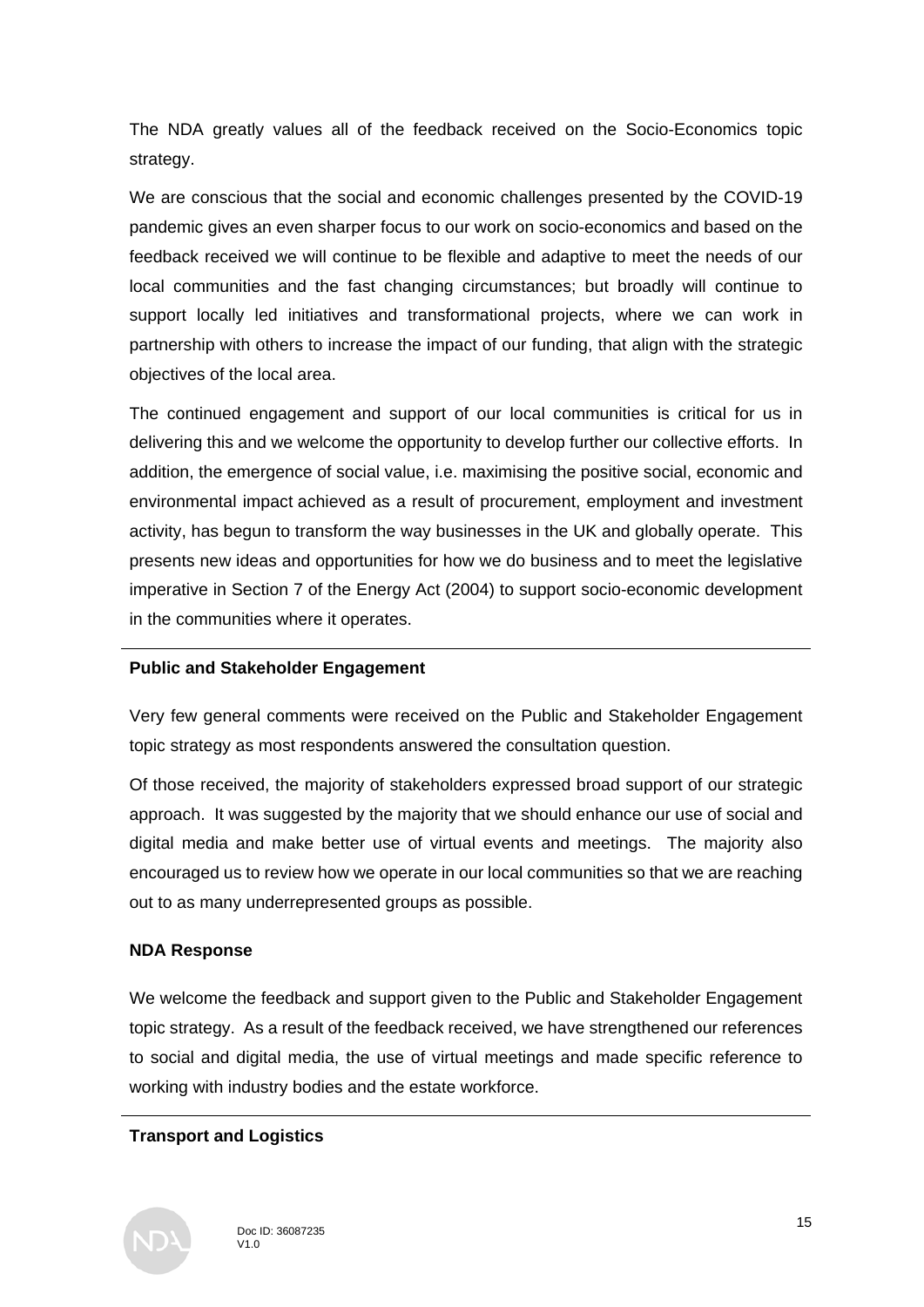The majority of respondents welcomed the move to create a single transport division to provide an integrated service across the NDA group and were pleased with the commitment that this presented an opportunity to look at increasing sustainability and reducing the carbon footprint of our transport activities.

A few respondents suggested that there needs to be a joined-up approach from the nuclear industry, local authorities and government to ensure that transport infrastructure can meet the demands of the nuclear industry.

A few respondents also highlighted that it was disappointing that the preference for rail over road had not been carried over from our previous Strategy (2016).

Some of the respondents suggested that we should publish an NDA group transport strategy, covering both materials and people, with local stakeholders engaged in the production.

Some respondents suggested that the NDA should consider maximising the use of transport assets at the Trawsfynydd site by re-opening the rail connection located there.

## **NDA Response**

The NDA welcomes the feedback supporting the move to create a single transport division.

We are pleased that respondents also welcomed our commitment to identify and implement opportunities to reduce our carbon footprint, and to look for opportunities to reduce the environmental, economic and social impacts of our transport activities, and we now believe that this is a more sophisticated approach than the simplistic 'rail over road' commitment made in our previous Strategy (2016).

The NDA recognises that transport infrastructure and engagement with stakeholders is essential. We are already strongly involved in some transport infrastructure improvement projects and we are keen to understand the case for other projects which were raised by some of the respondents.

We agree that there is an opportunity to expand travel plans which have been created for a single site, to include other NDA group businesses that are located in the same area.

The feedback received during the consultation has been used make improvements throughout the Transport and Logistics topic strategy. The descriptions of activities relating to Low Level Waste have been amended in response to comments suggesting changes to increase their accuracy.

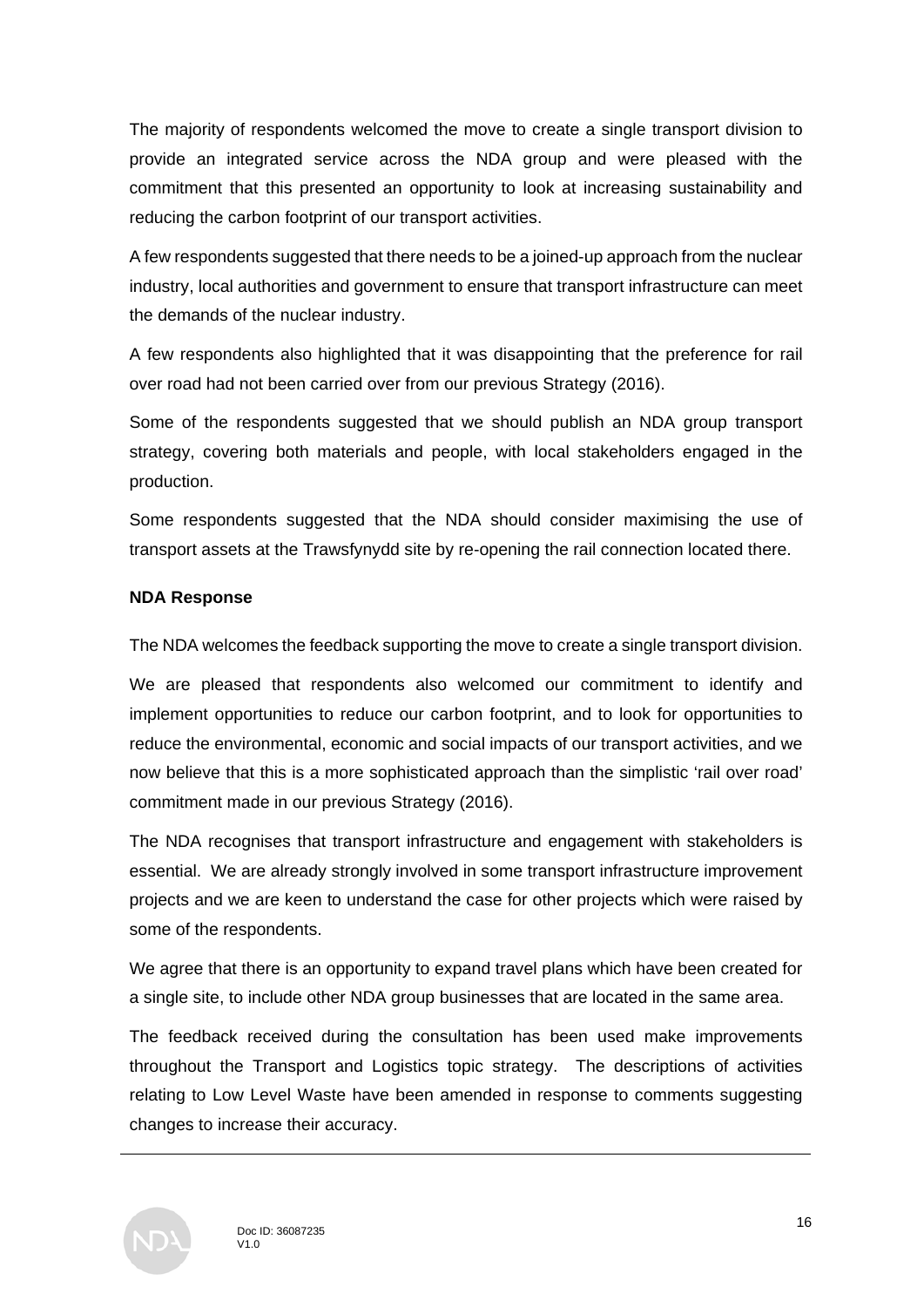#### **International Relations**

The majority of responses to the International Relations topic strategy were positive, giving support to the proposed approach and for the expansion of the NDA's capability in this area.

Some responses reinforced the importance of the NDA utilising its experience to help shape international standards and guidance, while others showed support for the identification of the NDA's priority countries in developing its collaborative programme.

All respondents answered the consultation question, with the majority offering support for the NDA utilising its capabilities to support broader UK objectives and offering perspectives on how this would best work.

A minority of respondents highlighted potential opportunities for joint working with the NDA on areas of common interest.

#### **NDA Response**

The NDA welcomes the positive feedback from stakeholders on our international relations strategy, and particularly the support for the aspiration to be a world leader in international collaboration. It is pleasing that the key role we play in contributing to international standards and guidance is recognised, likewise that the NDA's priority countries were understood by stakeholders.

As we look to build on the success, we have had in support of broader UK objectives, we will continue to work closely with stakeholders to align our approach while ensuring that our businesses remain focussed on our UK mission. The expansion of our International Relations team is a key development in providing this with the resource and coordination necessary, while minimising the ask on our businesses.

## 4 Responses to the Consultation Questions

The remainder of this document provides a high-level summary of the public consultation responses and the NDA's response to these, organised under each question.

**Question 1: We are currently developing our sustainability strategy. How ambitious should we be in supporting UK government and the devolved administrations' sustainability targets, including their commitment on carbon reduction?**

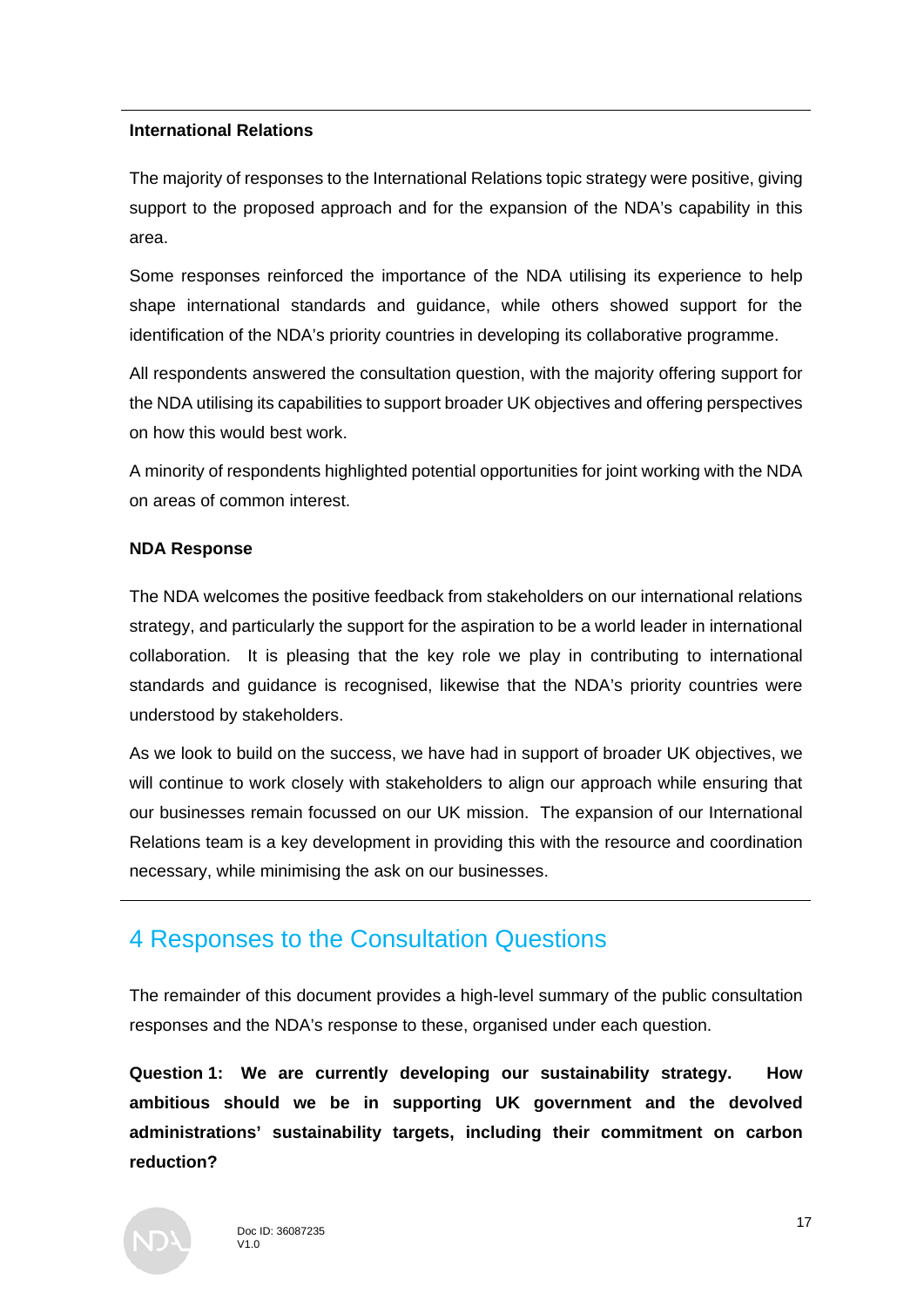Many respondents expressed the view we should be very ambitious in supporting UK government and the devolved administrations' sustainability targets. A few mentioned we should use the United Nations Sustainable Development Goals (UN SDG) as the framework for our sustainability strategy and the ultimate objectives to address. There appeared to be a very good level of understanding of the spread and complexity of sustainability: green jobs, skills and capabilities, waste management, traffic and impact on local communities, the environment in general, social and economic impacts were all mentioned as key issues to consider. Nevertheless, government carbon net zero commitments and challenge was by far the most mentioned sustainability issue where the NDA should take the lead. Consultation and collaboration with the local communities and local governments is paramount and at the top of the agenda of many respondents.

#### **NDA Response**

The NDA recognises the importance of sustainability in the delivery of its own mission and has now defined it as a new Critical Enabler topic strategy following review of the consultation feedback received. The UN SDG will be the preferred framework of the strategy development and implementation.

It is the NDA's intention to embed sustainability in everything we do, from our strategy to our operations, in our culture and behaviours. Our ambition is not only to seek sustainable outcomes from our mission, but also to deliver our mission sustainably.

Decarbonisation of our mission is one of our sustainability challenges. We are currently analysing how our carbon footprint will change as our mission progresses and setting science-based targets to help us achieve net zero by 2050 (or sooner). However, we will cover all aspects of sustainability in our strategy. Among others, providing inclusive social and economic value in what we do, working closely with local communities and administrations, creating highly skilled jobs and working on enabling the right skills and capabilities.

**Question 2: Our approach to the development of this Strategy has been to engage collaboratively with key stakeholders. In your opinion, is there anything we should have done differently during this development phase?**

Some respondents were satisfied with the level of engagement undertaken during the development of the Strategy offering praise for making the best use of alternative methods during challenging circumstances. Some respondents expressed that more could have been done to engage a broader range of stakeholders, particularly the supply chain.

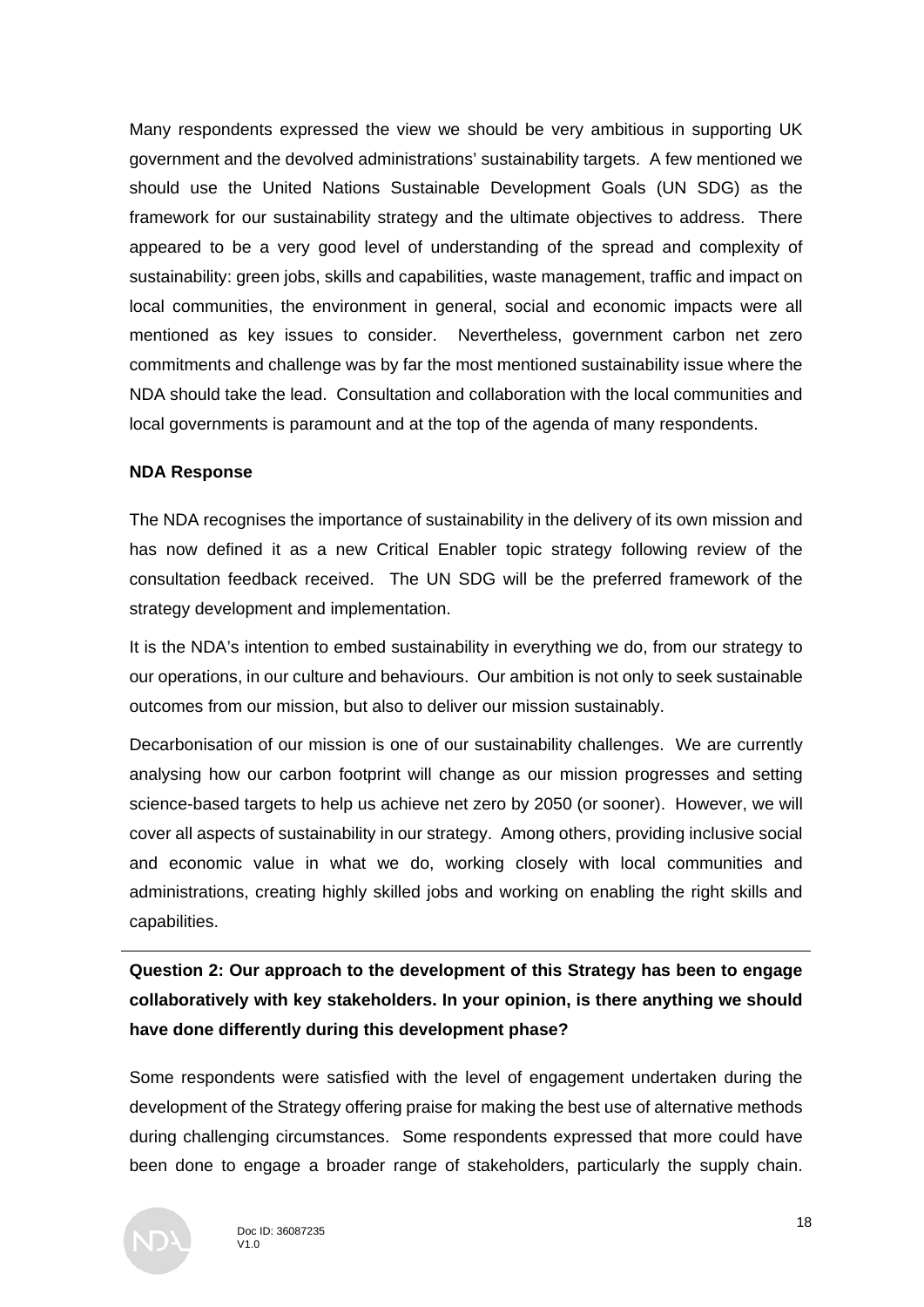Earlier involvement in the process was also suggested by some. A few respondents suggested that a process for acknowledging how stakeholder feedback has been considered would be beneficial (closing the circle of feedback received). A few respondents also suggested that breaking the document down in to more accessible formats may attract wider audiences. A few respondents noted that strategy development is a continuous process and as such should go hand in hand with stakeholder engagement rather than being ramped up every 5 years when a Strategy document needs to be prepared. A continuous focus group was suggested as the mechanism for this.

## **NDA Response**

The NDA welcomes the valuable feedback received. A lessons learned activity will be undertaken and a number of the points raised will inform this, in particular:

- ideas to strengthen engagement on strategy development through focus groups and make this continuous throughout the five-year cycle
- initiating the engagement process earlier to work collaboratively with stakeholders before the development process for the Strategy starts in earnest
- engaging with more stakeholders including the supply chain
- consider changes to the consultation process to allow individual feedback.

**Question 3: We are planning to update the document that describes the NDA Value Framework, which was originally developed with stakeholders over 10 years ago. In your opinion, does the Value Framework still capture the factors that should be considered in our decision making?**

Many respondents expressed overriding support for the factors in the NDA Value Framework and some expressed a desire to be engaged during review of the Value Framework document. Some respondents stressed the importance of certain sub-factors, e.g. the impact on the supply chain. Some respondents requested a clearer link between the Value Framework, sustainability and social value. Some respondents suggested including factors such as respect and openness.

## **NDA Response**

The NDA welcomes comments received on the Value Framework as they largely confirm that the factors it considers as part of decision making remain valid.

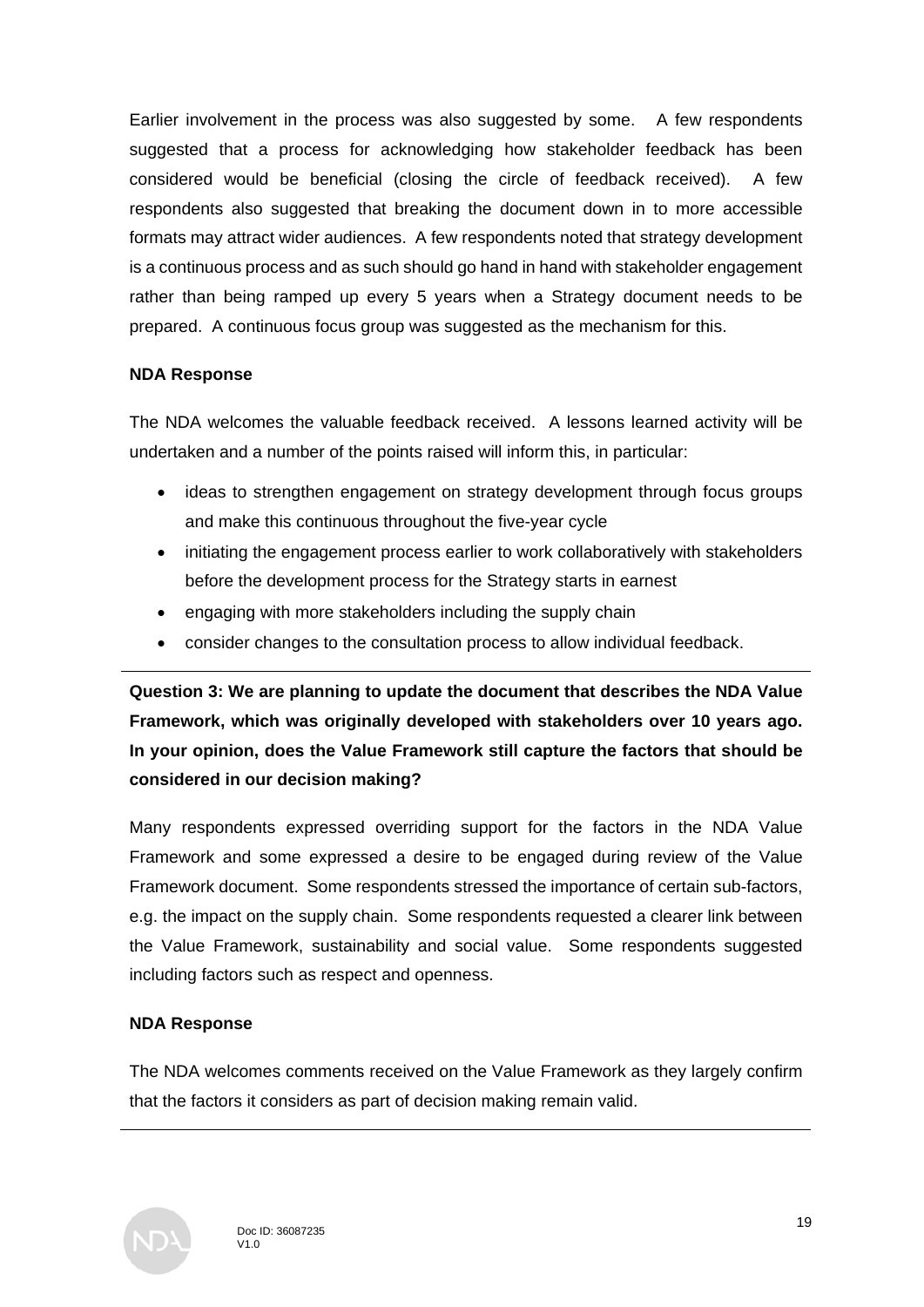The revised NDA Value Framework document will say more about the sub-factors, but it will not attempt to pre-empt the importance (weighting) of the factors because this will be specific to the decision in question.

The NDA has a set of values about how we conduct our business. These comprise respect, openness, collaboration, performance and creativity. These are separate to the Value Framework, which represent factors that people value about our mission rather than our behaviours.

**Question 4: This section summarises our current strategic position. In your opinion, what are the key issues the NDA should address and are they adequately covered by this Strategy?**

A large number of responses were received to this consultation question with a broad range of suggestions provided.

A few respondents noted that the Strategy covers aspects that they would expect but most expressed a view that more detail would be appreciated in a number of areas.

A few respondents noted the importance of alignment NDA's strategy with government policy especially more information on the NDA's approach to supporting the UK's commitment to reducing greenhouse gas emissions to net zero. A few also highlighted the importance of alignment with Scottish waste policy.

A few respondents noted that while the Strategy discusses the Magnox Reactor Decommissioning Strategy, they would appreciate more engagement and information on issues such as timing, site selection and opportunities for the beneficial reuse of land.

A few respondents expressed a view that the GDF Programme should be discussed in more detail within the Strategy especially in relation to timing.

A few respondents noted the importance of the NDA's role in socio-economics, skills, the supply chain and knowledge transfer and also expressed a view that they would like to see more emphasis given to these important areas.

Some respondents expressed clears views that the NDA should take on more of a leadership role internationally and support for the UK nuclear industry and supply chains.

A few respondents noted that NDA should take a more active role in engaging locally as well as with other nuclear operators and the supply chain.

A few respondents were pleased to see the emphasis given to health and wellbeing, and equality, diversity and inclusion.

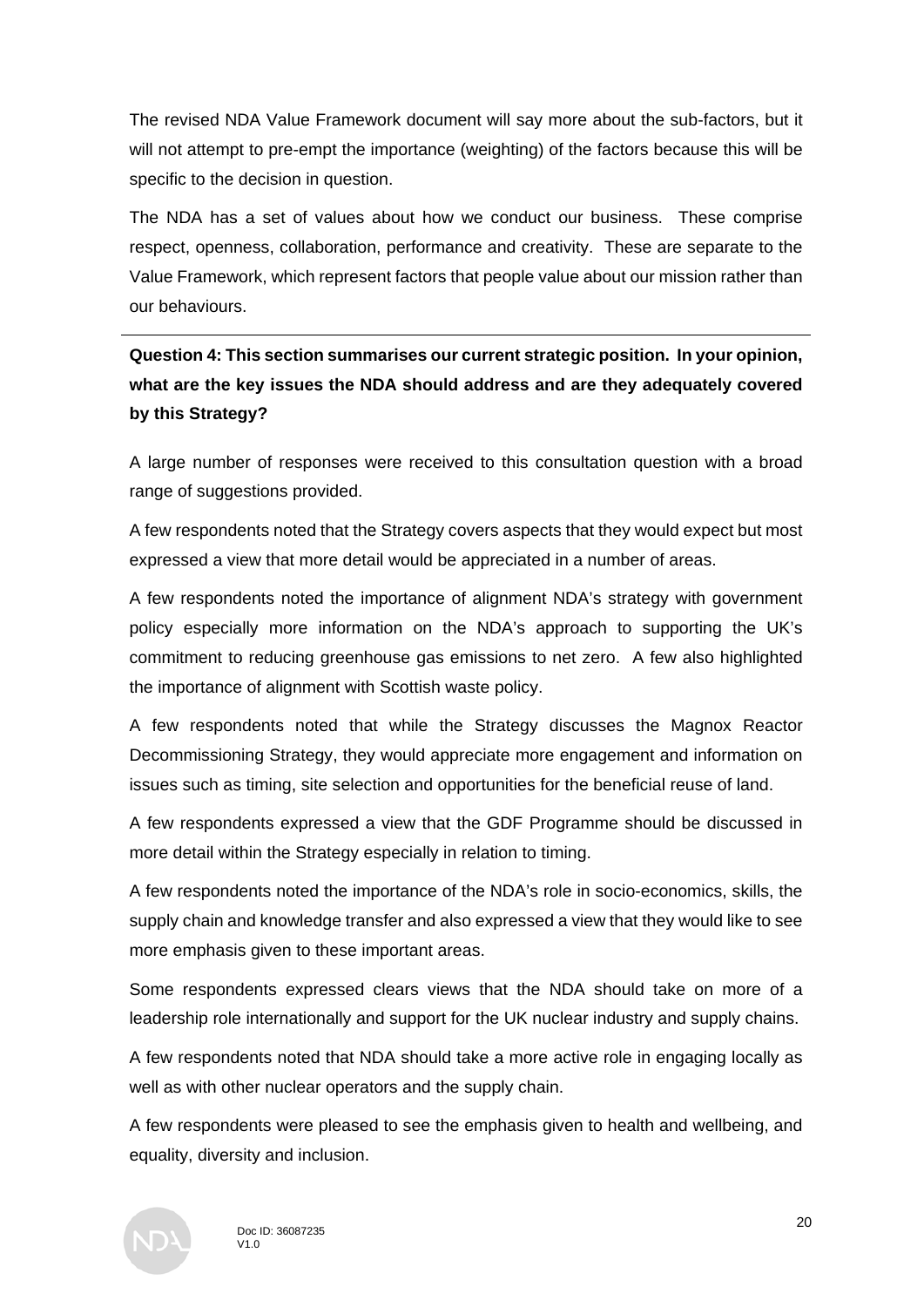Individual suggestions were given for specific topic strategies and these have been considered in the relevant sections.

#### **NDA Response**

The feedback received is pleasing as it reflects the Strategy covers many of the key areas highlighted. Where further detail on specific topics has been requested, we will take this into consideration when engaging with our stakeholders.

**Question 5: The NDA is committed to reviewing the way in which we express the level of concern presented by a facility to help us prioritise our work and to track our progress in reducing the level of concern. What other aspects of progress would you like us to track? How would you like to be engaged in the development of this work?**

Many respondents welcomed the review of Safety and Environmental Detriment (SED) scores and development of 'public-facing' indicators for the level of concern (for radiological, chemical and conventional risk). Many also expressed a desire to support the development. Many respondents made numerous suggestions for other aspects to be tracked, e.g. social value, community value, economic impact, reuse of brownfield land, health of supply chain, capability of workforce, cost of asset management, environmental protection.

#### **NDA Response**

The NDA welcomes the feedback to review SED scores and developing progress indicators. The NDA is grateful for the offers of support in this area and will engage with stakeholders as appropriate.

**Question 6: Do you agree with our aspiration to re-use waste for a purpose on site (e.g. void filling and landscaping) where it represents a net benefit and allows the site end state to be achieved? What factors should we consider?**

Many respondents were supportive of our aspiration to re-use waste for a purpose on site (with robust, case-specific demonstration of safety and net benefit) and the approach was 'applauded' by a few. Some respondents highlighted the need for reuse of waste to be safe and some highlighted the importance of assessments facing public scrutiny. One respondent, while supportive, believes leaving waste on site should attract community benefit.

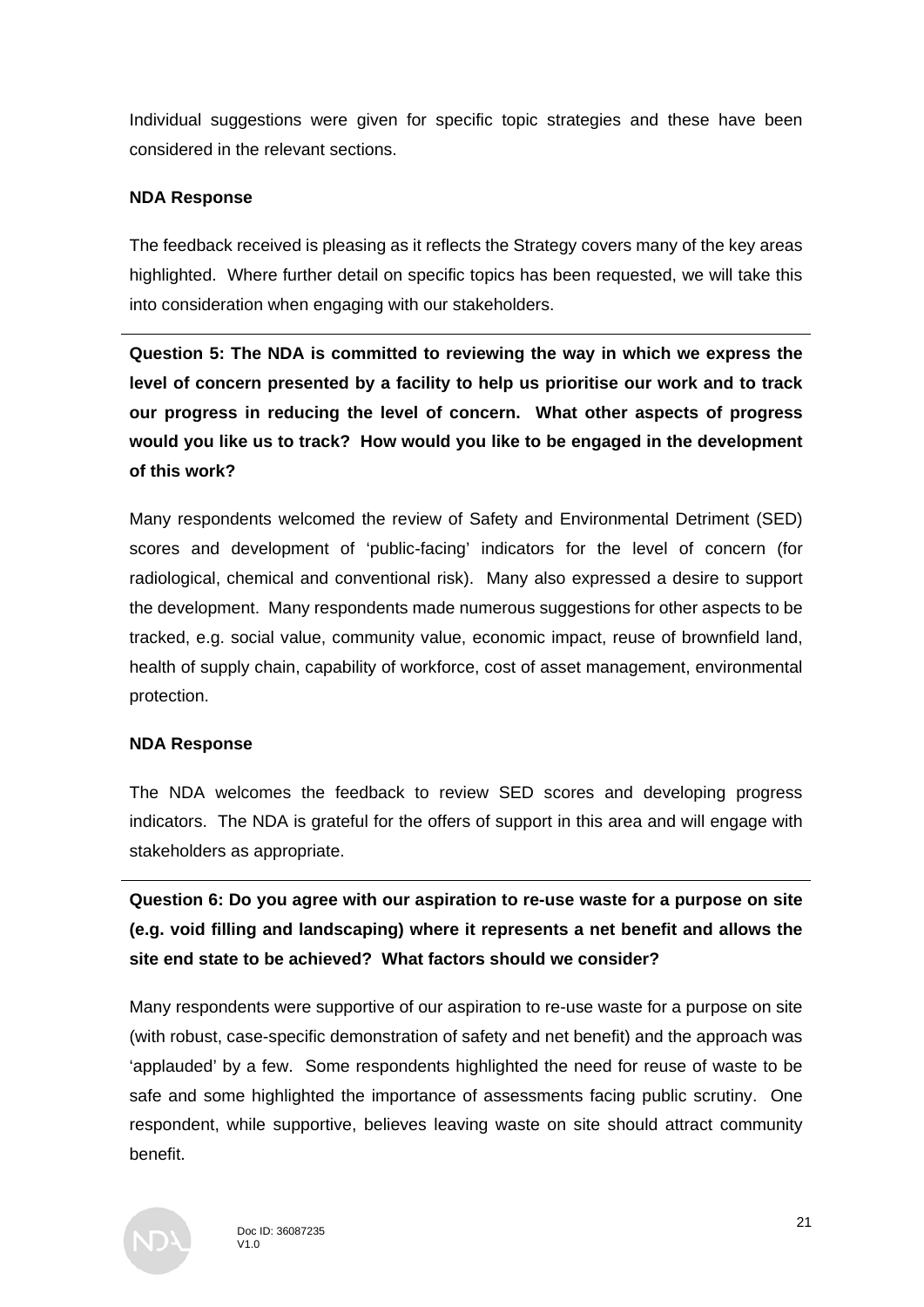The following points were noted by a few respondents:

- experiences from the mining industry suggests that "effective end-to-end traceability and classification of material is key"
- request for operators to work with local authorities to develop masterplans for decommissioning
- suggestion to move material and waste between sites for reuse.

## **NDA Response**

The regulation of any waste disposals is subject to regulatory and associated standards.

Disposal of waste *in situ* or for a purpose have arisen as credible options because it has become clear that removing the waste for disposal elsewhere has potential to do more harm than good in some cases. It will only take place if it delivers a net benefit, considering all aspects of the NDA Value Framework, including the impact of future use of the land. As such, we do not anticipate that it will attract community benefit.

**Question 7: As well as ensuring that remediation of our sites is safe, sustainable and publicly acceptable, we also aspire to enabling their beneficial reuse as early as possible. What are your views on using controls (e.g. land use restrictions) to protect people and the environment from residual hazards so that the site can be used in a restricted way until it is suitable for unrestricted use?**

The majority of respondents were supportive of this (with robust demonstration of net benefit and stakeholder engagement). A call for due consideration to be given to the credibility of managing long-term controls, and for responsibilities to be clear was made by some. A few respondents see limited options for reuse of sites. There was a recognition that commercial use is not the only beneficial use and a support shown for clean energy. A suggestion was made that Intermediate Level Waste is consolidated to enable site clearance earlier for other sites to be used.

## **NDA Response**

The NDA agrees that we need to highlight the benefits of reusing brownfield land to overcome developers' attraction to greenfield.

**Question 8: Do you think it is appropriate for us to seek interim uses of our land and in your opinion, what should these include?**

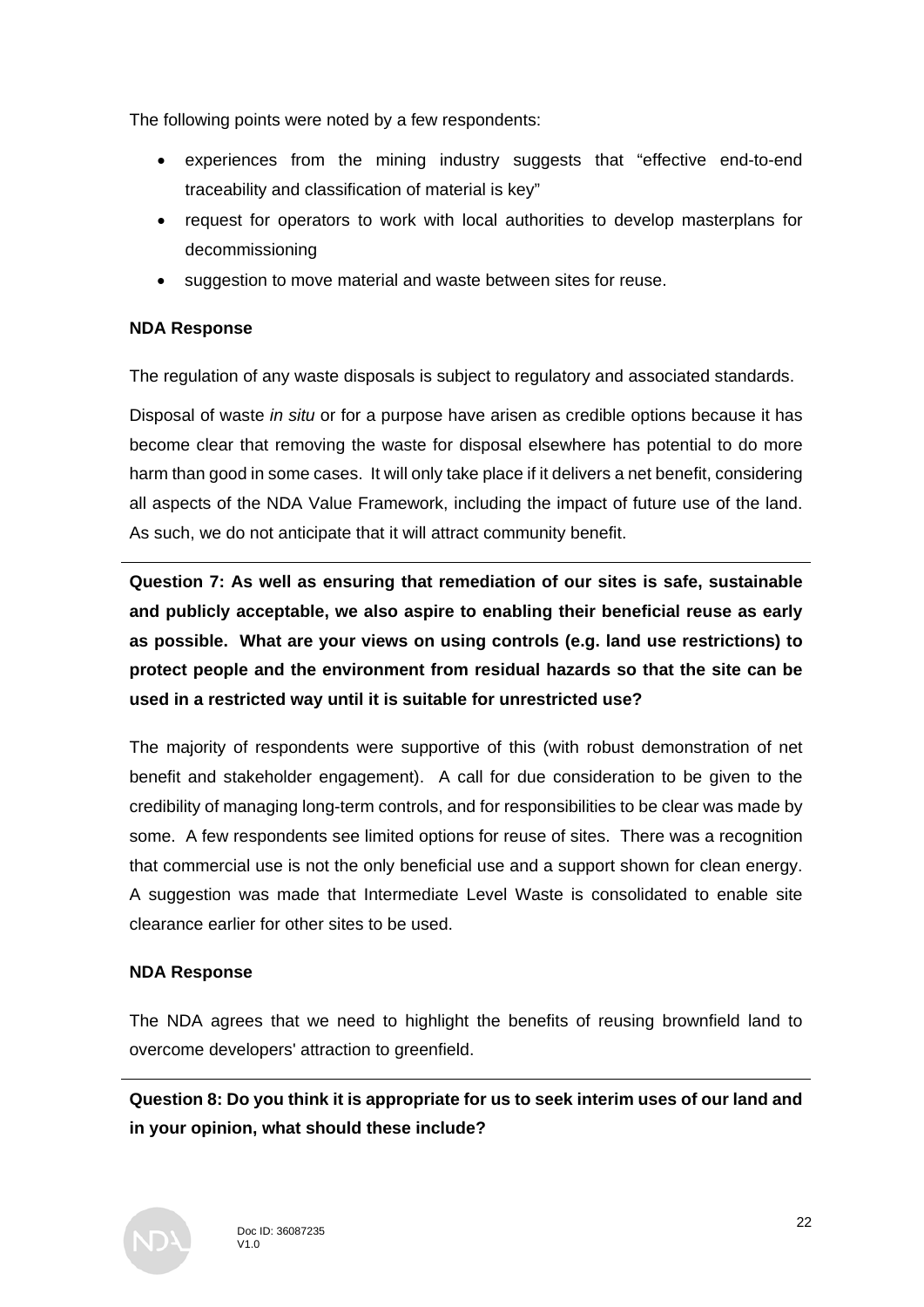Many respondents expressed support for the reuse of sites and on an interim basis specifically, so long as stakeholders are engaged, and decisions are supported by casespecific assessment of the benefits and detriments. In addition, the many suggested that the necessity and value of interim uses should be robustly demonstrated. Some respondents advised caution against short-term revenue generation at the expense of long-term reuse. Again, the recognition that commercial use is not the only beneficial reuse was made by some respondents highlighting the wider consideration of social value and natural capital. A few respondents advised that the NDA should not seek to define a list of interim uses to avoid constraining proposals. Many respondents made suggestions for interim uses (e.g. uses that are complementary to NDA's mission, green energy and waste management).

#### **NDA Response**

The NDA agrees that interim use should not be a means for delaying decommissioning and should be mindful of the end state. In addition, the NDA agrees that interim uses should not foreclose valuable future uses.

**Question 9: To support the development of a suitable range of treatment technologies we need to invest now in creative thinking and innovation to secure significant benefits in the long term. Do you believe the NDA should continue to adopt this approach recognising that there could be a short-term cost burden, as delivery of the next generation of treatment facilities will take time to implement?**

Many respondents provided significant support in response to this question and recognised the vital role that technology innovation can play in improving our ability to treat wastes, delivering greater value and other benefits such as volume reduction.

Many respondents expressed an acceptance of short-term cost burden and highlighted the important role that the supply chain can play.

#### **NDA Response**

The NDA welcomes the supportive feedback received in this area. There have been no significant modifications to the treatment and storage sections as a result of stakeholder feedback.

**Question 10: We implement the Waste Hierarchy and minimise the amount of waste we have to dispose of. However, to complete our mission we do need a range of** 

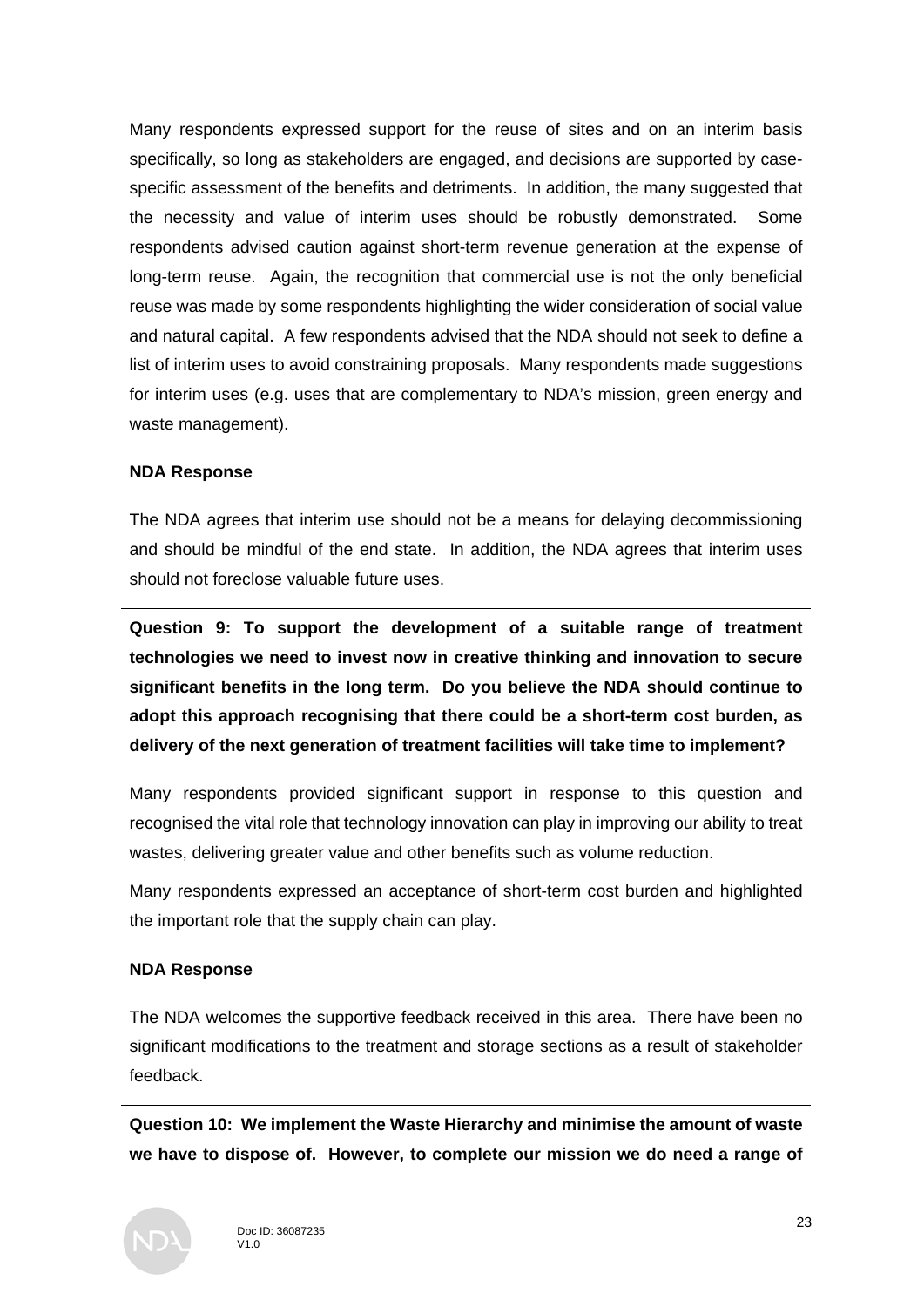**disposal facilities to accommodate our diverse radiological and non-radiological waste inventory. Do you think our overall disposal vision is clearly articulated and do you support our key messages?**

Many of the responses received were supportive of our disposal vision.

Some responses raised specific issues that the NDA are aware of and are actively managing, for example the relationship between near-surface disposal and the GDF, and the manner in which both disposal concepts are communicated to our wide range of stakeholders and the respective stages they are at in their lifecycle.

Some responses are seeking more information or specific information about near-surface disposal, that is subject to policy development and not for the NDA to take a decision on.

#### **NDA Response**

As we continue to develop work on our disposal vision, we aim to engage with all our stakeholders.

We will continue to work closely with our waste management organisations Low Level Waste Repository (LLWR) Limited and Radioactive Waste Management Limited (RWM), as well as across the wider NDA group.

## **Question 11: How should we develop our HSSEW strategy to better support NDA group operations?**

Many of the consultation responses received were concentrated on the topics of sustainability, carbon reduction and mental health and wellbeing.

Many suggested that the sustainability strand should be included within the Strategy as a standalone Critical Enabler topic strategy.

Many stakeholders responded to agree with the NDA on the importance of mental health with a few respondents expressing a view that it would be beneficial to work alongside the NDA on this very important strand.

All respondents agreed with the importance of safety and did not challenge the intent or direction of the proposed strategy.

## **NDA Response**

We welcome the responses received in relation to sustainability and the encouragement to be ambitious in this area. We have removed the sustainability strand from the HSSEW

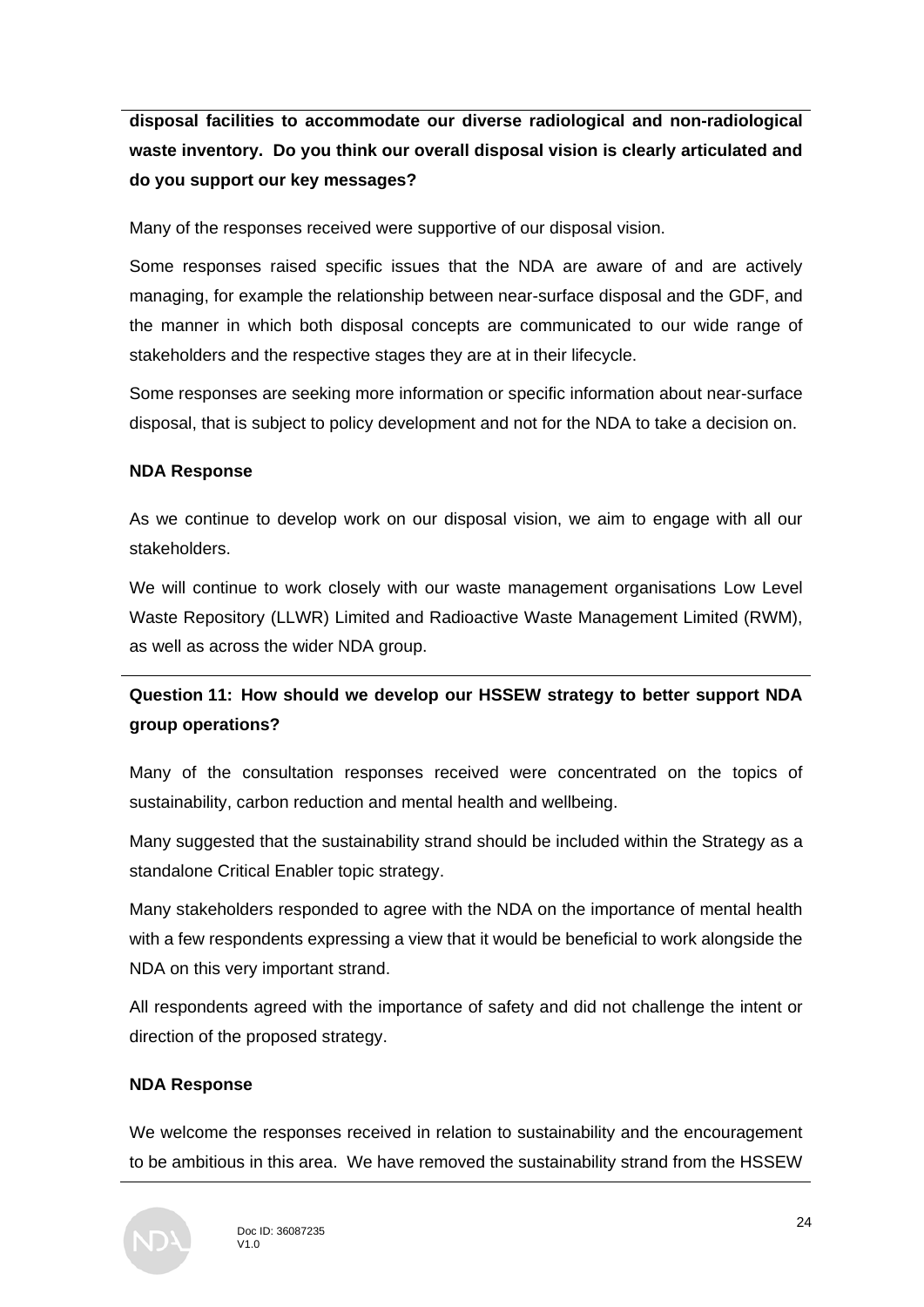strategy and created a standalone Critical Enabler topic strategy and have subsequently received positive feedback on this move.

We welcome the recognition of the importance of wellbeing amongst stakeholders and cohere with this feedback.

We have updated the resulting HSEW topic strategy to incorporate aspects of the developing environmental strategy and will be developing a detailed plan for its delivery.

## **Question 12: SAR is a new topic strategy for the NDA. Does it cover everything that you would expect? Should more emphasis be placed on group resilience?**

Many of the respondents supported the approach adopted by the NDA to have SAR as a new topic strategy with some of the respondents suggesting that more strategic guidance should be provided on resilience with one suggesting that the resilience of transport networks should be considered. The commitment to work more closely with local resilience fora was welcomed. A few respondents said the strategy was too high-level and wanted more detail while acknowledging this would be in delivery plans. The impact of the COVID-19 pandemic in relation to resilience was queried by a few respondents.

#### **NDA Response**

The NDA is grateful for the feedback and acknowledges comments that it should take more of a strategically leading role in relation to resilience. Within the legal frameworks that place accountability for SAR arrangements on individual SLCs and other duty-holders, the NDA will continue to work across the group to improve strategic policy and guidance and in doing so seek to exploit opportunities for standardised arrangements. Recent operations utilising rail, road and shipping have allowed the group to fully test contingencies for our transport networks. The COVID-19 experience has also highlighted a number of NDA group resilience learning points and we will continue to address these points in order to improve our overall group resilience.

## **Question 13: Cyber security is a new topic strategy for the NDA. What are your views on adopting this approach and what else should we be doing in this area?**

The majority of the responses received support the approach adopted by the NDA to have cyber security as a new topic with some urging expansion of the strategy to provide further detail that underpins the supporting plans.

## **NDA Response**

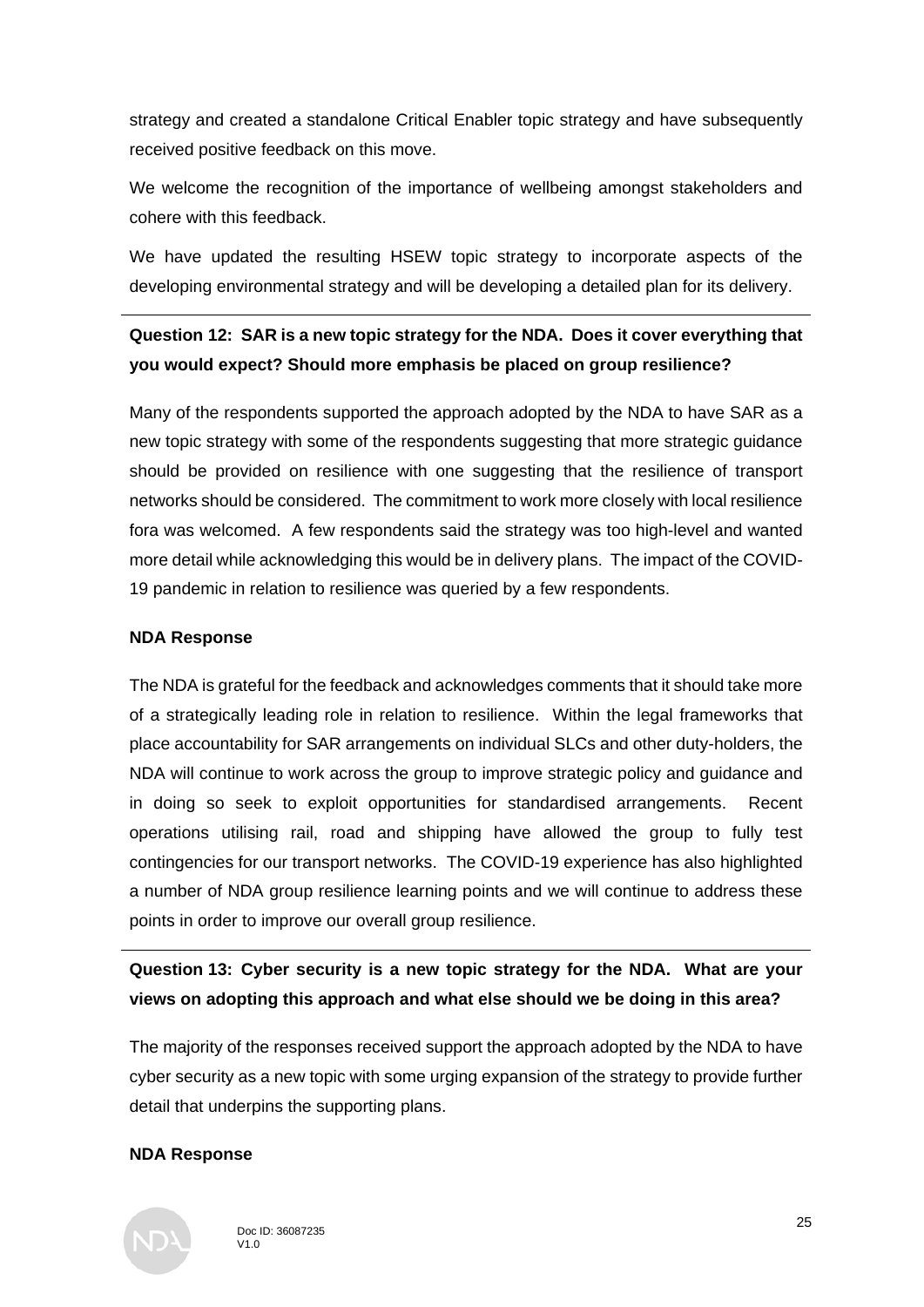The NDA is grateful for the positive feedback received on the creation of Cyber Security as a standalone topic strategy. We recognise the potential level of detail that could have been included in this topic strategy. Much of this detail e.g. the adoption of the National Institute of Standards and Technology (NIST) framework, monitoring of social media and the details that relate to our target operating model are covered in our governance, operational documents and programme plans.

## **Question 14: What are your thoughts about the scope of the RD&I strategy going beyond traditional STEM subject boundaries? What areas of research would maximise benefits to the NDA group?**

Most of the feedback received was supportive of the RD&I strategy and greater ambition presented in the strategic objective. Many responses recognised, and agreed with, the proposal to expand the scope of R&D beyond traditional STEM subjects, a few cautioned against too much non-STEM R&D and queried the value it might bring. A few expressed clearly that non-STEM would make strong contributions to discussions relating to GDFsite selection and other decommissioning strategies and plans.

A few respondents indicated that the NDA should do more to ensure RD&I facilitates regional social and economic development. In connection with this, a few respondents urged the NDA to explore and adopt less traditional, more novel, commercial arrangements.

In terms of research areas which would maximise benefit to the NDA group there were few direct responses. Of those, graphite management, asbestos, asset management, smart stores and smart boxes were named. A summary of non-STEM areas include: project management, social science, cultural change and, public attitudes to nuclear.

## **NDA Response**

Most of the responses collated have been supportive of the RD&I strategy and the inclusion of additional non-STEM R&D. We understand the concern that all R&D needs to be clearly focussed and are cognisant that non-STEM R&D requires careful management in order to bring meaningful contributions, and not unwelcome distractions, to the mission. We will continue to maintain a balanced portfolio of R&D activities and look to our independent Research Boards, technical working groups, cross-industry links, regulatory bodies, plus the supply chain to provide help and expertise going forward.

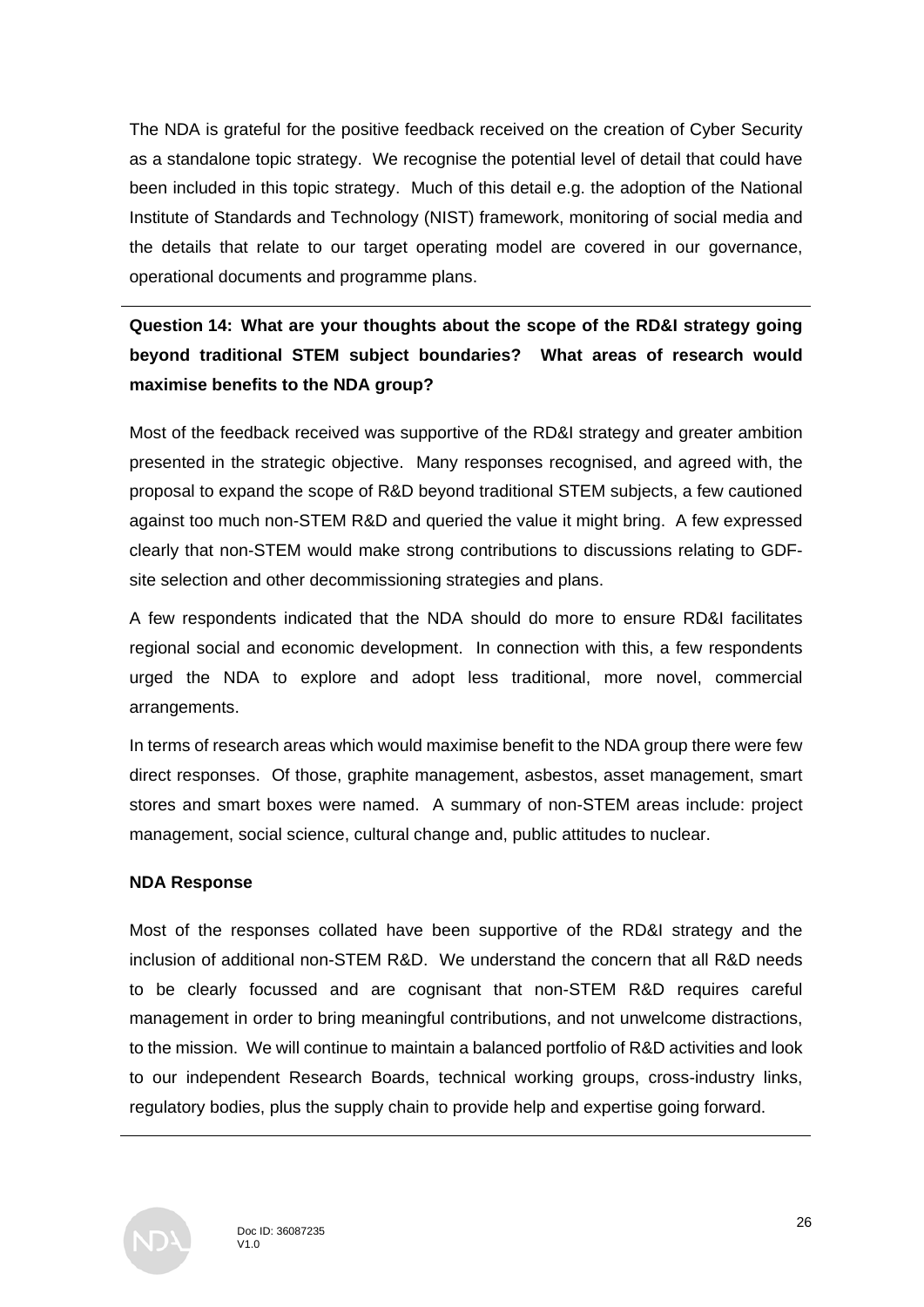## **Question 15: Do you think the encouragement of a culture which promotes innovation is an important topic for the NDA, and do you support the approach being taken?**

Most respondents indicated innovation had an essential role in delivering the NDA mission and was important. We are pleased that the focus on innovation was well received. Some respondents viewed innovation as a key enabler to accelerating delivery and that the activities proposed to effect culture change were positive. The case studies were a popular inclusion and with most respondents supported the approaches being implemented. A few respondents felt that, when it comes to being innovative, delivery models based upon collaboration work more effectively than models based upon competition.

A few responses highlighted the need to ensure innovative technologies and processes are applied to situations where benefit is certain and other factors such as safety, cost and timeliness are not compromised. In essence, apply innovation where really required and be wary of innovating for innovation's sake.

## **NDA Response**

NDA welcomes the positive feedback received on the plans presented and activities underway, in support of innovation and effecting cultural change. Our desire is to create environments in which innovation can flourish and arrangements (commercial and others) that enable innovation to be delivered. We recognise that innovation needs to be intelligently applied and we will continue to push to develop solutions that bring real benefit and enable the group to deliver its mission.

## **Question 16: We are keen to have greater diversity in the NDA group workforce; what more should we be doing to achieve this?**

Many of responses received supported and reinforced the continued focus on achieving greater diversity in the NDA group workforce, with many suggestions for ways in which to do this with the majority focussing on appropriate skills development. Some stakeholders recognised the challenge that the geographical location of our sites presents in relation to achieving greater diversity and inclusion within our workforce. Many respondents highlighted the links and synergies to socio-economics and the supply chain. Some stakeholders expressed a view to working collaboratively with the NDA going forward to achieve greater diversity in the workforce. A few respondents noted that achieving greater

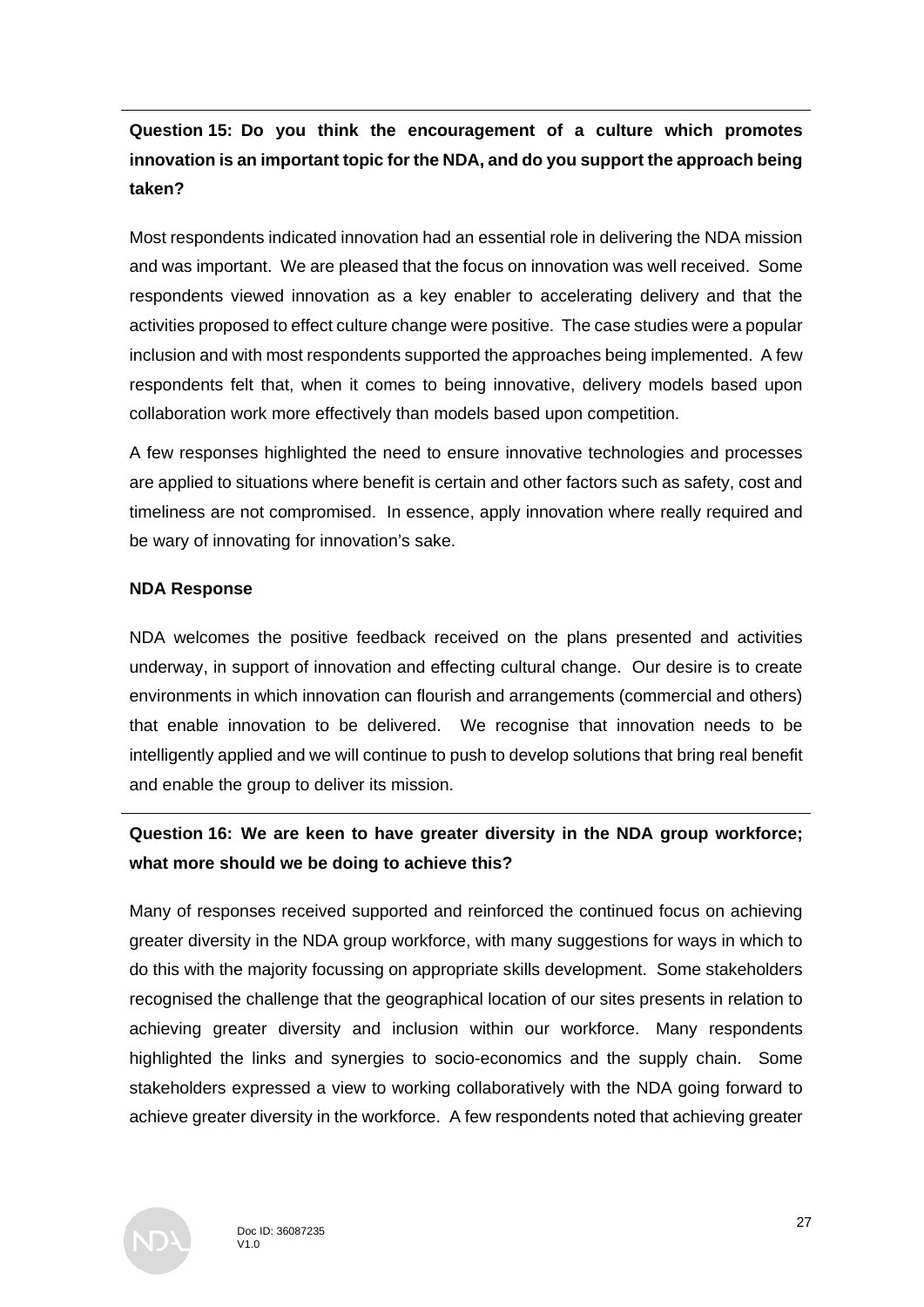diversity should not compromise the requirement from selecting the best candidate for a role.

## **NDA Response**

The NDA is grateful for all of the suggestions received in relation to achieving greater diversity in the group workforce and the feedback received will be taken into consideration to inform the way we work in the future and any further discussions with our stakeholders. We are committed to creating the conditions in which our people can thrive and this includes those to ensure we support a diverse and inclusive workforce.

## **Question 17: How far should we engage our supply chain in meeting any future sustainability targets?**

Many respondents recognised the importance the supply chain plays in delivering key objectives of the NDA such as sustainability, SME and regional support.

Many respondents advised and questioned what the NDA is currently doing and what it could do to enforce sustainability within its supply chain. One respondent recommended all Sellafield spend to be within Cumbria only as a measure to support environmental sustainability as well as local business and economic growth.

Many respondents expressed the importance of SME's and their role in the nuclear decommissioning process. Some respondents recommended that more contracts should be awarded to SME's and that the NDA put in place an SME bias to improve the chances of SME's winning more work. The impending exit from the European Union (EU) and the move away from EU public procurement legislation was also referenced as a factor that might allow this.

#### **NDA Response**

In relation to sustainability in the supply chain, the NDA is developing a Carbon Reduction strategy to support government commitments on net zero greenhouse gas emissions (net zero by 2050, new clean air commitments). Within the Supply Chain at the NDA, we are connecting to environmental sustainability groups within the Site Licensed Companies, which will be intrinsically linked to the Carbon Net Zero project with "Scope 3" purchased goods and services.

At the NDA we always consider value for money, rather than purely cost, as part of our procurements. How value for money is defined depends upon the procurement in

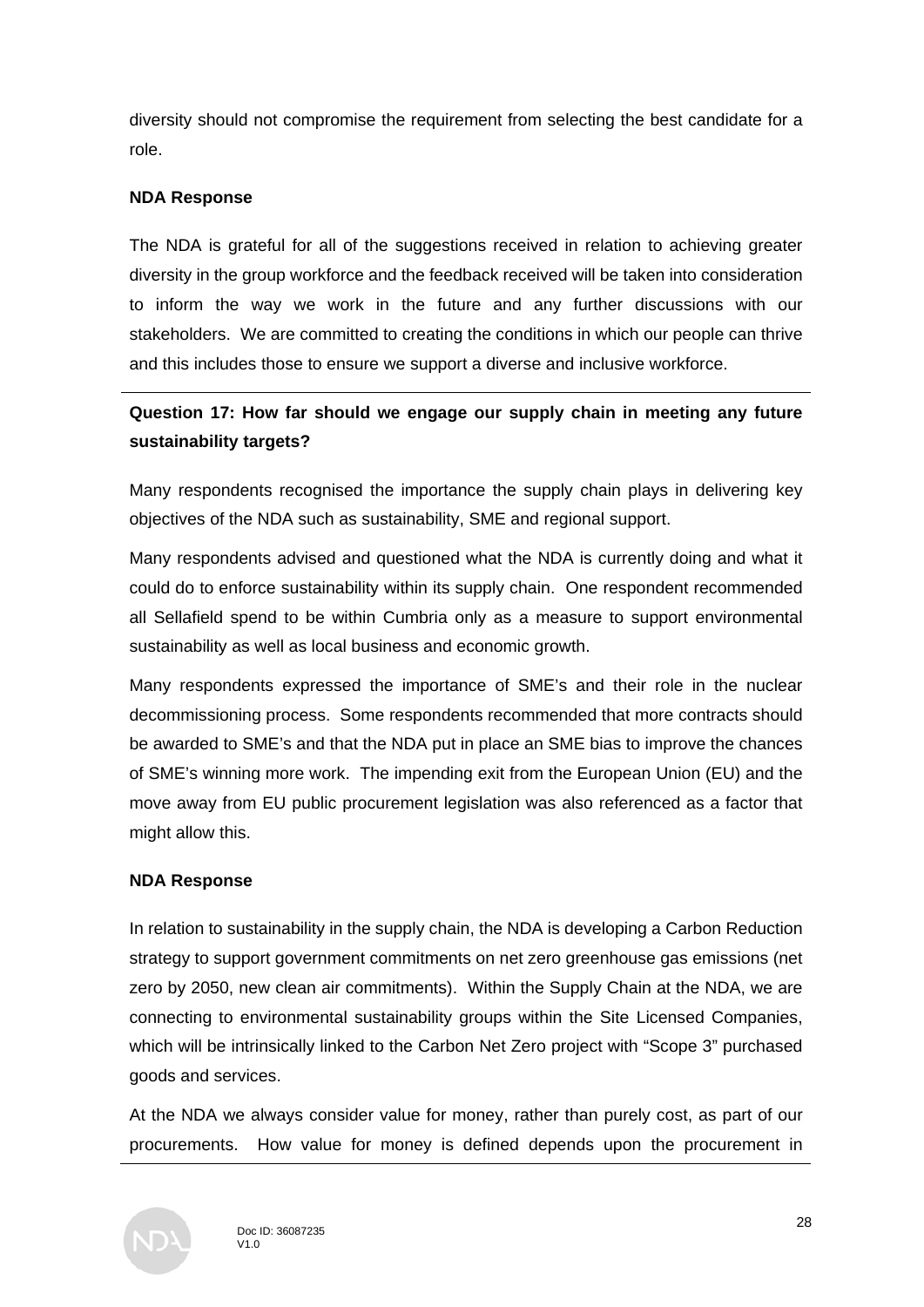question, but will typically include a range of factors, such as quality, sustainability, safety, cost and employment opportunities.

In relation to SME and regional support, we recognise and support the value that the local supply chains deliver to our sites. We work to ensure that our tenders are accessible and well-advertised. As an example, LLWR Limited introduced a simplified electronic purchasing system known as the Business Services Marketplace, to particularly help local businesses and SMEs to pursue opportunities that may have previously been unavailable or too difficult to access due to the time and scale of framework opportunities.

We recognise and support the value that SMEs provide and acknowledge that this is a key priority within the government's procurement policy for generating UK growth and supporting sustainable local economies.

Maintaining and enhancing the diversity of our supply base, including SMEs, is a core part of our strategy. The SME Action Plan sets out in greater detail how we intend to implement that aspect of the strategy, for more information regarding our approach please see the SME Action Plan.

Notwithstanding the above, we are still required by law to award our contracts pursuant to the Public Contract Regulations 2015 meaning that each of our procurements must be run in a fair and transparent fashion, with no bias towards any bidding party regardless of the size of their organisation.

## **Question 18: We are developing our group-wide digital vision; in your opinion, how ambitious should we be?**

The majority of respondents welcomed the ambition of the NDA in seeking to establish a digital vision for the NDA group. Many respondents identified the critical relationship between mission delivery and the advantages that an effective transformation programme would bring.

## **NDA Response**

The NDA welcomes the positive comments made in relation to our digital ambitions. We believe that it is critical that we understand the needs of the NDA group in how best to deploy and use analytical tools, modelling techniques and modern technologies and practices to determine what information and data is needed where, when, in what format and by whom.

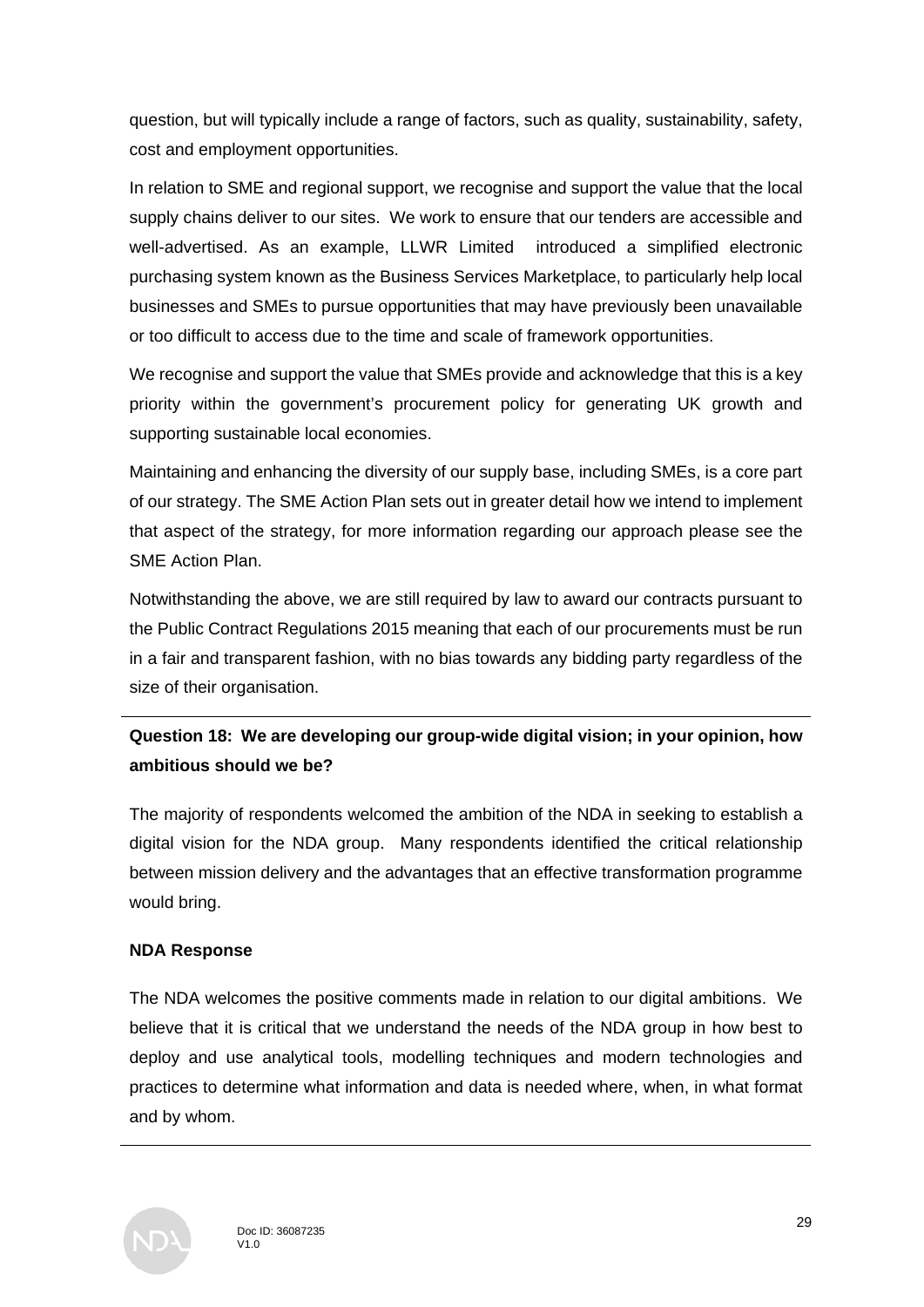## **Question 19: How should we reduce the barriers for entry into the supply chain for local SMEs?**

Many of the responses received provided valuable insight and a range of ideas around reducing the barriers to entry for local SMEs. There were a wide of range of ideas put forward from a number of different stakeholders including local authorities, suppliers both multi-national and SMEs and other interested parties.

A few of the responses questioned if this was the correct question for addressing socioeconomics.

## **NDA Response**

The NDA welcomes the feedback received. There has been a range of considered and supportive inputs on ways to reduce the barriers to entry however we must also be cognisant of the fact that we must consider range of factors as part of our procurement processes to take a balanced view of contract awards.

## **Question 20: How can we involve more people in our work and better coordinate our engagement activities?**

Two main themes emerged in response to the consultation question. Firstly, many respondents suggested that we should encourage more young people to become involved in our work by getting them actively participate in our stakeholder engagement activities. Secondly, many respondents expressed a view that we should review how we operate in our local communities so that we are reaching out to as many underrepresented groups as possible.

#### **NDA Response**

We are grateful for the suggestions on how we could improve our approach to public and stakeholder engagement and although this has not resulted in a direct change to our strategic approach, we have committed to an independent review of how we operate in the local communities around our sites. This review should address the comments we received about involving more young people and reaching out to hard to reach groups.

**Question 21: We recognise the value of international engagement to our mission. Where our core mission allows, how best could we utilise the capabilities of the NDA group to progress broader UK interests?**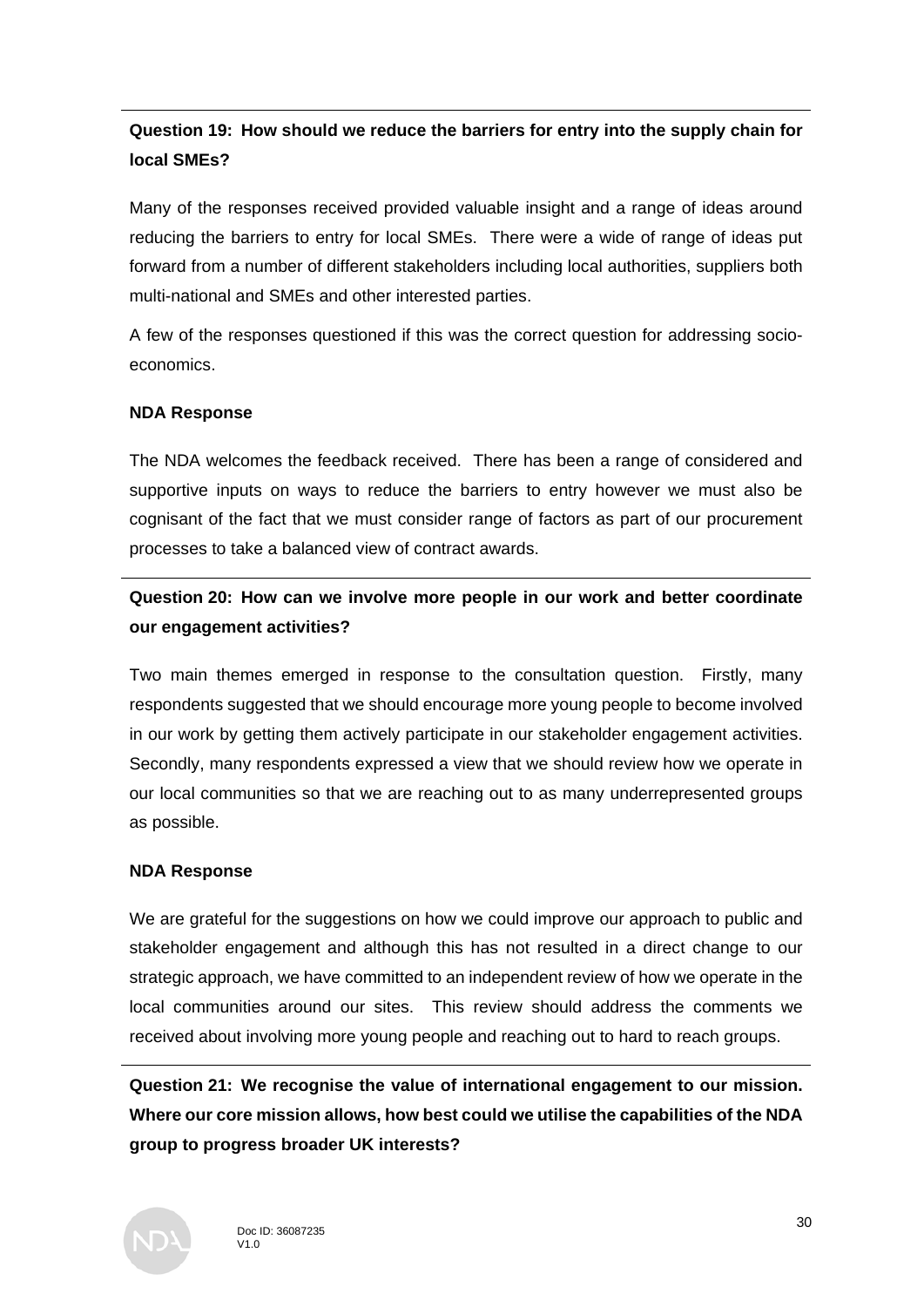Many of responses received were supportive of the NDA utilising its capabilities and relationships to support broader UK interests. The main theme was the recognition of the importance of the NDA's role in supporting UK exports. There were a variety of suggestions on what our future approach should be. Some of the responses highlighted the opportunity to further explore how our international relationships can be used to the benefit of the communities around our sites. A few respondents emphasised explicit support for the principle that mission related international engagement will remain our main priority.

#### **NDA response**

We welcome the support from stakeholders for the NDA pursuing appropriate opportunities to support broader UK interests, and acknowledge the range of views put forward on how the NDA might do this. The NDA has had significant success in leveraging its capability, intellectual property, and relationships to support UK business and we will continue to work with stakeholders and industry to build on this learning and establish the right long-term approach. We will also continue to investigate how our international relationships and engagements will support the communities around our sites and our socio-economic initiatives.

## 5 Conclusion

This document summarises the key and common responses received during the public consultation on our Draft Strategy, published 17<sup>th</sup> August 2020 and the specific responses to the consultation questions. It does not attempt to cover all points received from respondents.

All responses received have been considered by the NDA Strategic Authorities. The feedback was broadly supportive and therefore no significant or substantive changes have been made to our proposed strategic direction. Any changes have generally involved providing additional detail or clarification to help understanding and inform our stakeholder community. An additional commitment has been made within the Public and Stakeholder Engagement topic strategy to undertake a review of local engagement arrangements. The main change is the inclusion of a standalone Sustainability topic strategy in line with the feedback received. This will provide us with the opportunity to further develop the sustainability of our mission together with our stakeholders over the next Strategy period and beyond.

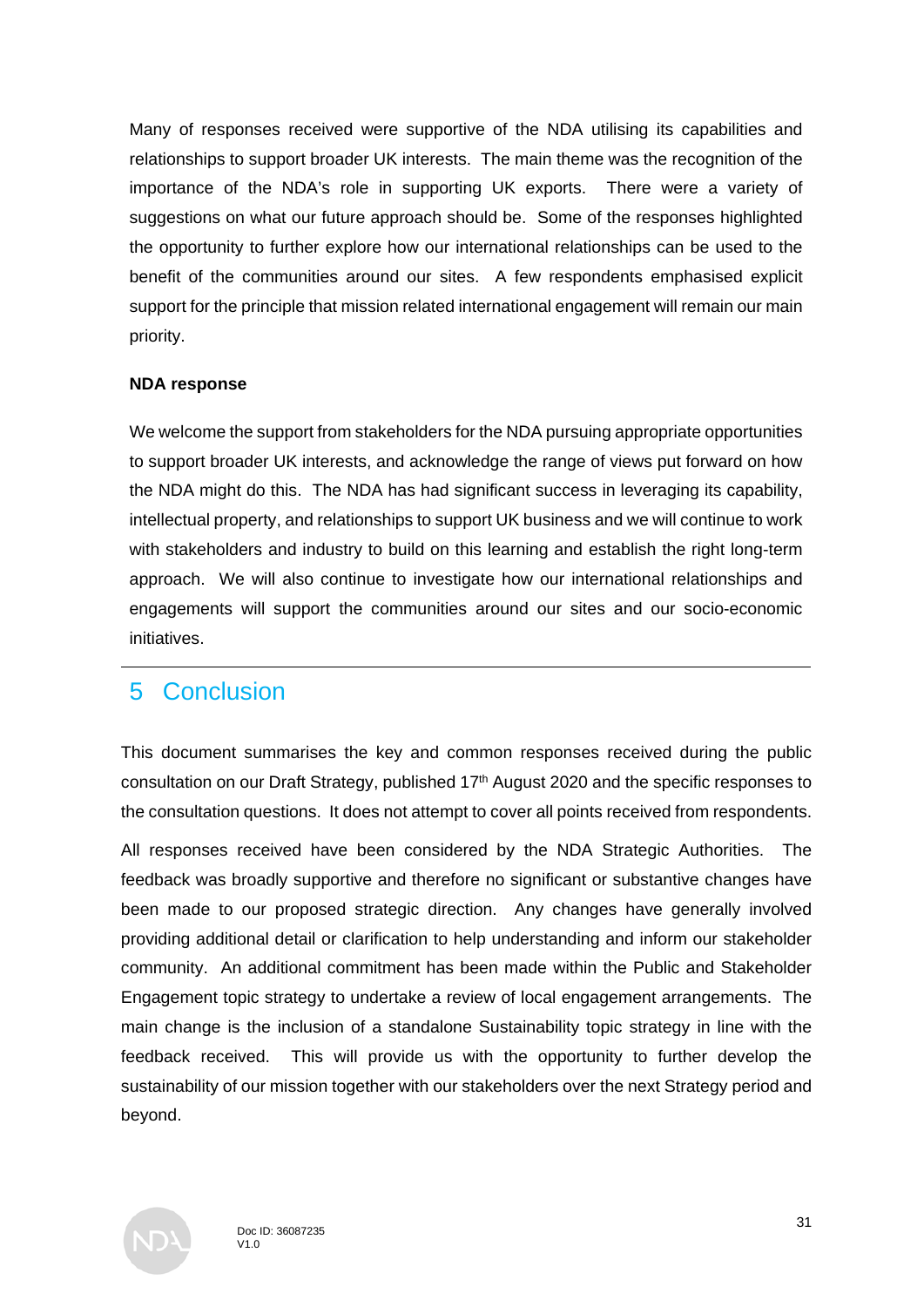# Abbreviations

| <b>ALARP</b> | As Low As Reasonably Practicable                          |
|--------------|-----------------------------------------------------------|
| <b>BAT</b>   | <b>Best Available Technique</b>                           |
| <b>BEIS</b>  | Department for Business, Energy and Industrial Strategy   |
| EU           | <b>European Union</b>                                     |
| <b>GDF</b>   | <b>Geological Disposal Facility</b>                       |
| <b>HEX</b>   | <b>Uranium Hexafluoride Tails</b>                         |
| <b>HSSEW</b> | Health, Safety, Sustainability, Environment and Wellbeing |
| <b>HSEW</b>  | Health, Safety, Environment and Wellbeing                 |
| <b>IWM</b>   | <b>Integrated Waste Management</b>                        |
| <b>LLWR</b>  | Low Level Waste Repository                                |
| <b>MOP</b>   | <b>Magnox Operating Programme</b>                         |
| <b>MOX</b>   | <b>Mixed Oxide Fuel</b>                                   |
| <b>NDA</b>   | <b>Nuclear Decommissioning Authority</b>                  |
| <b>NIST</b>  | National Institute of Standards and Technology            |
| <b>OSPAR</b> | <b>Oslo and Paris Conventions</b>                         |
| R&D          | <b>Research and Development</b>                           |
| RD&I         | Research, Development and Innovation                      |
| <b>RWM</b>   | Radioactive Waste Management Limited                      |
| <b>SAR</b>   | <b>Security and Resilience</b>                            |
| SD&R         | Site Decommissioning and Remediation                      |
| <b>SED</b>   | <b>Safety and Environmental Detriment</b>                 |
| <b>SLC</b>   | <b>Site Licence Company</b>                               |
| <b>SME</b>   | <b>Small and Medium Enterprises</b>                       |
| <b>STEM</b>  | Science Technology Engineering and Maths                  |
| UN SDG       | United Nations Sustainability Development Goals           |